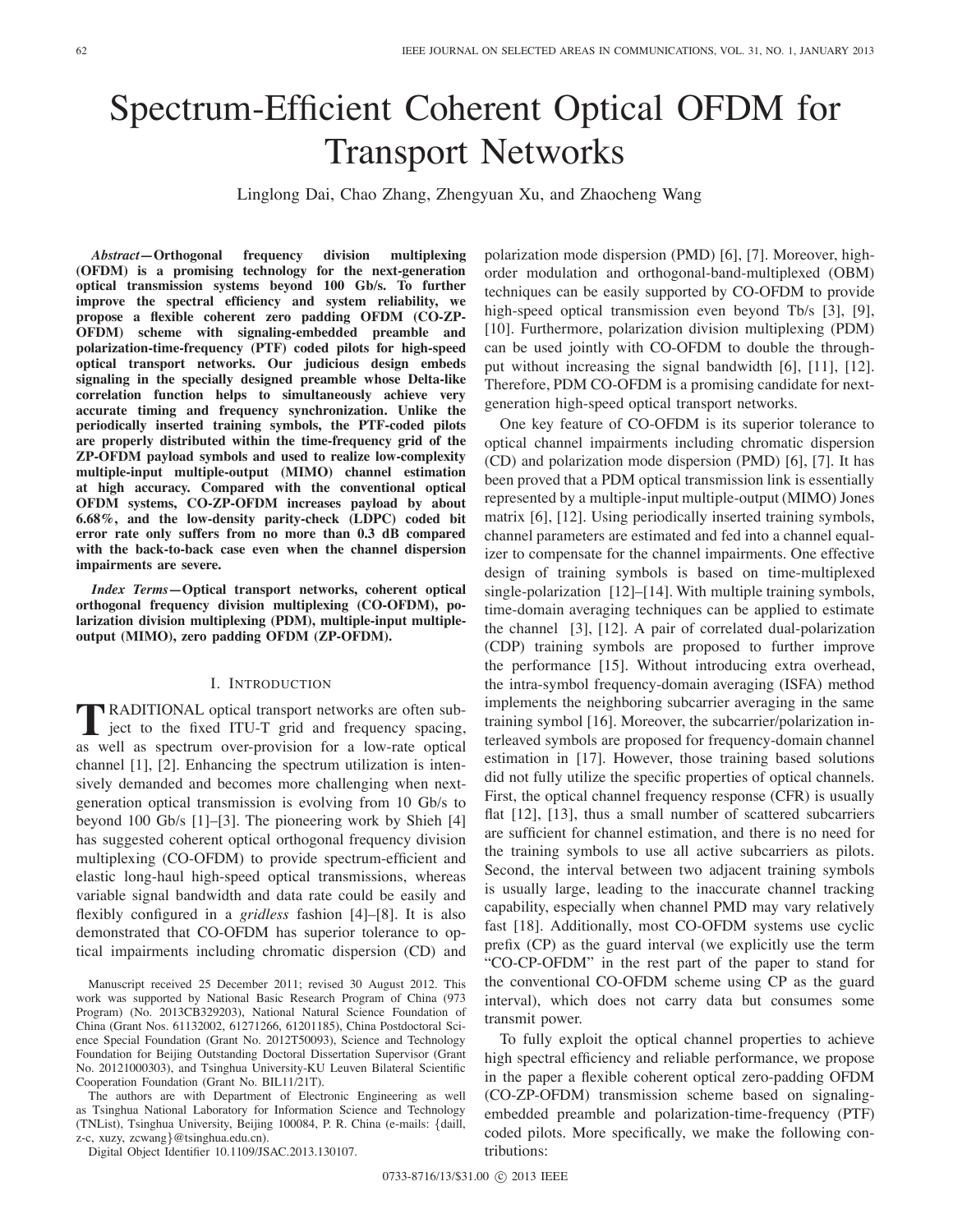1) The flexible transmission frame structure to support variable system configurations. The CO-ZP-OFDM transmission frame is composed of one preamble and subsequent ZP-OFDM payload symbols, whereby ZP instead of CP is used as the guard interval to increase the power efficiency. Its parameters can be easily adjusted to meet various timedependent traffic demands.

2) Signaling-embedded preamble for joint accurate timing/freqeuncy synchronization and signaling detection. To support CO-ZP-OFDM transmission, a special preamble is designed in both time and frequency domains to simultaneously achieve accurate timing synchronization based on the ideal Delta-like timing metric, accurate carrier frequency offset (CFO) estimation, as well as reliable signaling detection.

3) Spectrum-efficient PTF-coded pilots and the corresponding reliable PTF channel estimation. Unlike the periodically inserted training symbols used in most CO-CP-OFDM systems, our proposed PTF-coded pilots scattered within the timefrequency grid of the payload symbols help to significantly improve the spectral efficiency without sacrificing channel estimation accuracy. In addition, the pilot power boosting could further improve the channel estimation performance.

The remainder of this paper is organized as follows. The system model of the proposed CO-ZP-OFDM scheme is described in Section II. The corresponding CO-ZP-OFDM receiver design is presented in Section III. It illustrates in great detail preamble-based joint timing/frequency synchronization and signaling detection, pilot-based residual CFO and phase noise estimation, the PTF channel estimation using the PTF-coded pilots, channel equalization and LDPC decoding. Section IV studies the performance of the proposed scheme. Numerical results are shown in Section V. Finally, conclusions are drawn in Section VI.

*Notation*: We use the upper and lower boldface letters to denote matrices and column vectors, respectively;  $\mathbf{0}_{M \times N}$ denotes the  $M \times N$  zero matrix;  $\mathbf{F}_N$  denotes the normalized  $N \times N$  fast Fourier transform (FFT) matrix whose  $(n+1, k+1)$ th entry is  $\exp(-j2\pi n k/N)/\sqrt{N}$ ;  $(\cdot)^{*}$ ,  $(\cdot)^{T}$ ,  $(\cdot)^H$ ,  $(\cdot)^{-1}$ , and  $|\cdot|$  denote the complex conjugate, transpose, Hermitian transpose, matrix inverse, and absolute operations, respectively;  $\hat{x}$  represents an estimate of x; angle{x}means the angle of the complex-valued x; Finally,  $\tilde{x}$  indicates that x is a frequency-domain signal.

#### II. CO-ZP-OFDM SYSTEM MODEL

In this section, the system model of the proposed CO-ZP-OFDM scheme with low-density parity-check (LDPC) channel coding is first outlined. Then, three key components of the CO-ZP-OFDM transmitter, including the flexible transmission frame structure, the signaling-embedded preamble, as well as the PTF-coded pilots, are presented respectively in the following three subsections. Finally, the signal model of the CO-ZP-OFDM scheme over optical channels is presented.

## *A. CO-ZP-OFDM MIMO System Model*

Figure 1 shows the overall system model of the proposed CO-ZP-OFDM MIMO scheme with LDPC channel coding.

At the transmitter side, two independent streams of input bits are encoded by different  $(n, k_i)$  LDPC encoders with the code rate  $r_i = k_i/n$ , wherein  $k_i$  is the number of useful information bits for the *i*-polarization (here  $i = x, y$ ), and  $n$  denotes the output codeword length for both polarizations. The codeword is fed to the interleaver before serial-to-parallel (S/P) conversion, and then constellation mapping is applied symbol by symbol. The PTF-coded pilots (will be addressed in detail in Section II-D) are multiplexed with the useful data in the frequency domain, and inverse fast Fourier transform (IFFT) is used to generate the time-domain OFDM symbol. The preamble (will be addressed in detail in Section II-C) is inserted for timing/frequency synchronization and signaling detection. As the guard interval, ZP is added at the end of the preamble and all OFDM symbols to generate the CO-ZP-OFDM transmission frame. After parallel-to-serial (P/S) conversion, the baseband ZP-OFDM signals in the x-polarization  $(I_x, Q_x)$  and y-polarization  $(I_y, Q_y)$  are fed to the digitalto-analog converter (DAC). Its output signal is modulated onto an optical carrier in an optical IQ modulator composed of two Mach-Zehnder modulators (MZM) with  $90^\circ$  phase shift [7]. Finally, a polarization-beam splitter (PBS) is used for polarization multiplexing. In the fiber transmission link, the erbium-doped fiber amplifier (EDFA) is used for signal amplification after each fiber span so that the fiber loss can be roughly compensated for.

At the receiver side, the received signal is split into two random polarizations and then detected by the polarizationdiversity optical hybrid detector, whose outputs are fed to the analog-to-digital converter (ADC) to identify the digitalized baseband signals  $I'_x$ ,  $Q'_x$ ,  $I'_y$ , and  $Q'_y$ . The specially designed preamble is used for joint timing/frequency synchronization and signaling detection. Then the ZP-OFDM signals are converted back into the frequency domain to separate the PTF-coded pilots and useful data. The PTF channel estimation based on the PTF-coded pilots is performed so that channel equalization of the useful data could be realized. Subsequently, constellation demapping, P/S conversion, de-interleaving, and LDPC decoding are sequentially implemented to recover the transmitted bits.

Three key components of the proposed CO-ZP-OFDM transmitter, namely, the flexible transmission frame structure, signaling-embedded preamble, and the PTF-coded pilots, will be discussed in the following three subsections, respectively.

#### *B. Flexible CO-ZP-OFDM Transmission Frame Structure*

Figure 2 compares the frame structure of the conventional CO-CP-OFDM systems with that of the proposed CO-ZP-OFDM scheme for optical transport networks.

For most CO-CP-OFDM systems, as shown in Fig. 2 (a), the transmission frame is composed of CP-OFDM symbols, wherein each symbol uses CP as the guard interval. The preamble at the beginning of each transmission frame is used for timing/frequency synchronization, and the training symbols with all active subcarriers used as pilots are periodically inserted among CP-OFDM payload symbols to estimate the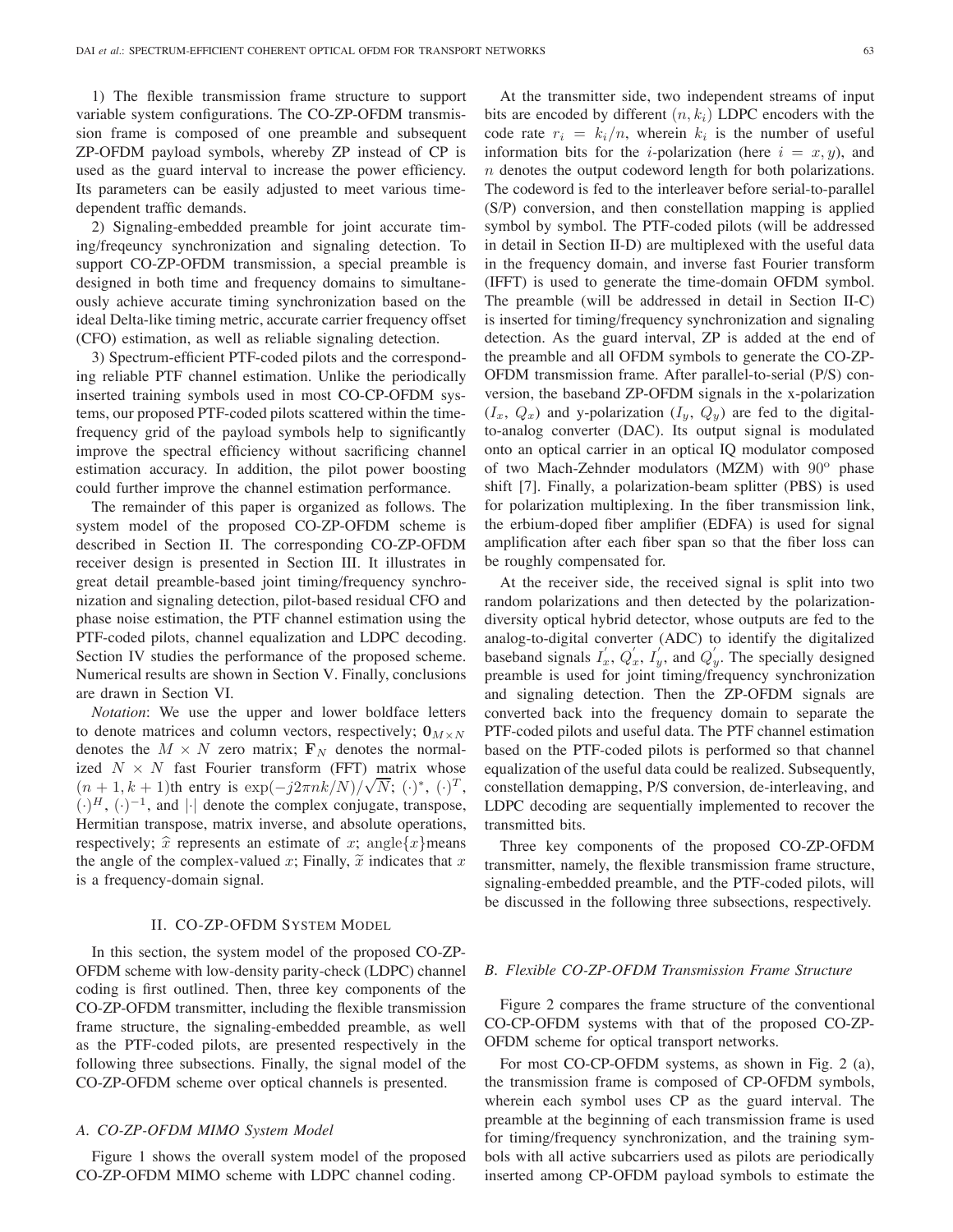

Fig. 1. System model of the proposed CO-ZP-OFDM scheme with PDM and LDPC channel coding.

channel between two adjacent training symbols.<sup>1</sup> In addition, some extra subcarriers in the payload symbols are used as pilots for residual CFO and phase noise estimation.

However, as shown in Fig. 2(b), the proposed CO-ZP-OFDM transmission frame is composed of one specially designed signaling-embedded preamble and the followed ZP-OFDM payload symbols containing the PTF-coded pilots. The *i*th ZP-OFDM symbol  $\mathbf{z}_x^{(i)} = [z_{0,x}^{(i)}, z_{1,x}^{(i)}, \cdots, z_{N+M-1,x}^{(i)}]^T$ in the x-polarization consists of the IFFT data block  $\mathbf{s}_x^{(i)}$  =  $[s_{0,x}^{(i)}, s_{1,x}^{(i)}, \cdots, s_{N-1,x}^{(i)}]^T$  of length N and the followed zero padding of length  $M$ , i.e.,

$$
\mathbf{z}_x^{(i)} = \left[ \left( \mathbf{s}_x^{(i)} \right)^T \mathbf{0}_{M \times 1}^T \right]^T, \tag{1}
$$

where  $\mathbf{s}_x^{(i)} = \mathbf{F}_N^H \widetilde{\mathbf{s}}_x^{(i)}$  is obtained by applying IFFT to the frequency-domain data  $\widetilde{\mathbf{s}}_x^{(i)} = [\widetilde{s}_{0,x}^{(i)}, \widetilde{s}_{1,x}^{(i)}, \cdots, \widetilde{s}_{N-1,x}^{(i)}]^T$ which may contain some useful data and some pilots. Similarly, the IFFT data block of the ith ZP-OFDM symbol in the y-polarization can be denoted by  $\mathbf{s}_y^{(i)} = \mathbf{F}_y^H \tilde{\mathbf{s}}_y^{(i)}$ . The proposed CO-ZP-OFDM differs from the conventional CO-CP-OFDM in three aspects. First, every symbol (including the preamble) within the transmission frame utilizes ZP instead of CP as the guard interval to improve the power efficiency. Second, a new signaling-embedded preamble is designed to achieve more accurate timing/frequency synchronization, and the system parameter signaling can be carried by the preamble



Fig. 2. Frame structure for optical OFDM block transmission: (a) Conventional CO-CP-OFDM; (b) Proposed CO-ZP-OFDM.

as well. Third, without periodically inserted training symbols, the PTF-coded pilots scattered within the time-frequency grid are proposed to achieve reliable channel estimation as well as residual CFO and phase noise compensation.

Additionally, to further enhance the system flexibility and improve the spectrum efficiency for future optical transport

<sup>&</sup>lt;sup>1</sup>Alternatively, unlike the periodical insertion scheme where a pair of training symbols are used after every 20 CP-OFDM symbols in [16], all the training symbols can also be put together directly after the preamble, e.g., 32 training symbols are located at the beginning of the transmission frame having 500 CP-OFDM symbols in [14].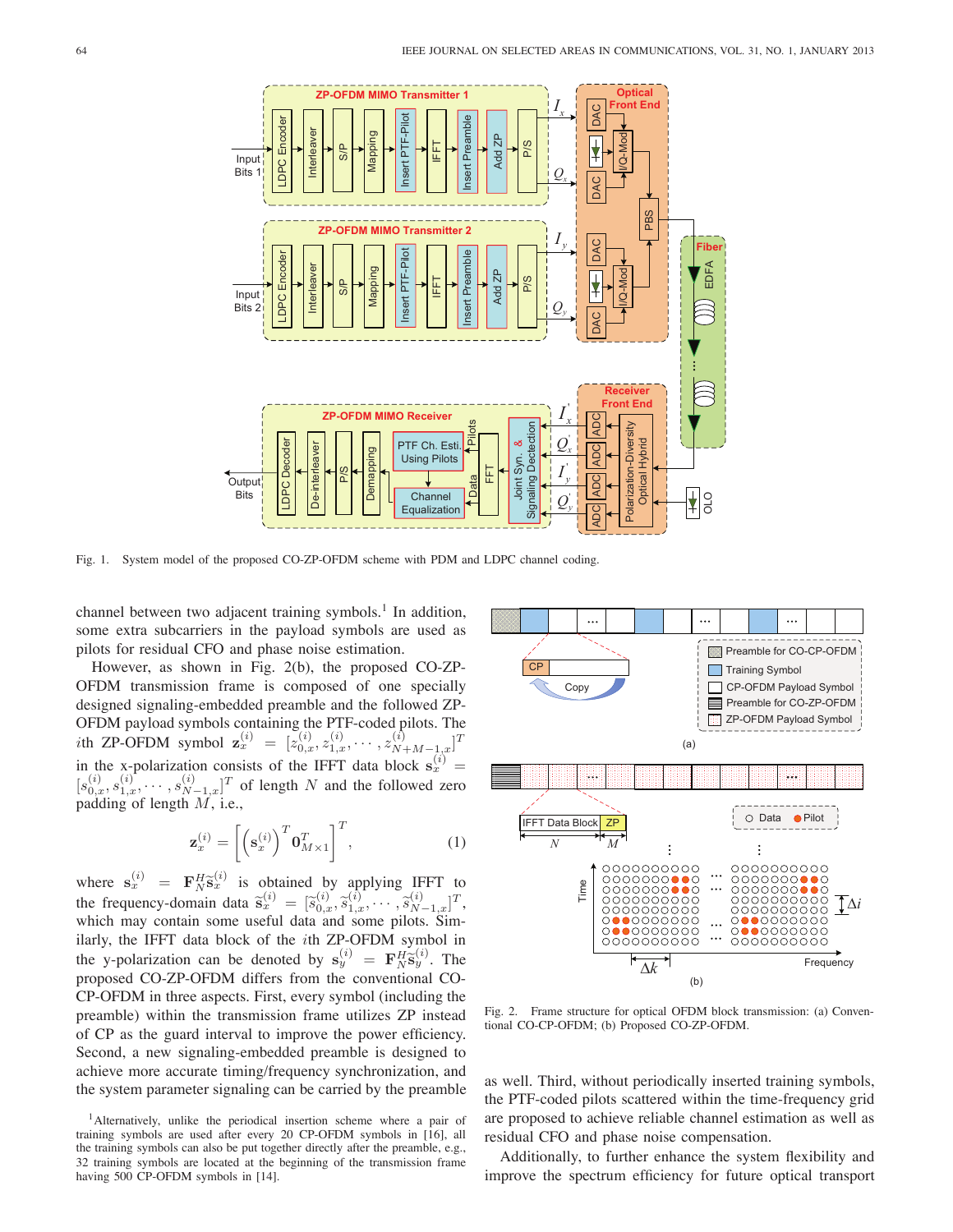networks, the flexible CO-ZP-OFDM frame structure could support a number of working modes with different payload symbol number  $K$  (e.g.,  $K$  could be 300 [17] or 500 [14]), IFFT size  $N$  (e.g.,  $N$  could be 512, 1024, 2048, etc.), guard interval length  $M$  (e.g.,  $M$  could be  $N/32$ ,  $N/16$ ,  $N/8$ , etc.), constellation modulations (e.g., BPSK, QPSK, 16QAM, etc.), channel coding schemes (e.g., convolutional code, Turbo code, LDPC code, etc.), code rates (e.g., 0.6, 0.8, 0.9, etc.), and so on. Note that the 8-bit signaling could support 256 different working modes. Those system parameters can be flexibly configured so that spectrum-efficient and elastic optical transport networks can be realized according to the timedependent traffic demand. They may vary frame by frame, or even within the same frame, e.g., different IFFT sizes can be supported in one transmission frame, and different constellation modulations can be used even in a certain ZP-OFDM payload symbol. Without loss of generality, this paper assumes that the system parameters are configured per frame basis. Usually some dedicated resources are required to reliably transmit those important system parameters, e.g., 36 subcarriers in every OFDM symbol are used in [19]. However, we design a signaling-embedded preamble to jointly realize timing/freqnecy synchronization and signaling detection in the next subsection.

#### *C. Signaling-Embedded Preamble*

In most CO-CP-OFDM systems, the preamble at the beginning of the transmission block is used for timing synchronization and CFO estimation [13], [14], [17]. The most widely used preamble is the one proposed by Schmidl [17], [20], but it suffers from performance degradation since the timing metric used for synchronization has a plateau even over single-path channels. This problem can be resolved by Minn's preamble [14], [21], wherein multiple repetitive parts with specifically designed signs yield a well-behaved timing metric, but the timing metric of the Minn's preamble is not sharp enough to acquire the exact timing of the transmission block, and the CFO estimation accuracy is reduced [21].

In this paper, we propose a novel signaling-embedded preamble design to simultaneously achieve the following three merits: 1) Ideal Delta-like timing metric for very accurate timing synchronization; 2) Accurate CFO estimation for a large range of parameters; 3) System parameter signaling transmission. The proposed preamble structures in the frequency and time domains are illustrated by the top and bottom parts of Fig. 3, respectively.

In the frequency domain, the preamble  $\tilde{p}$  =  $[\widetilde{p}_0, \widetilde{p}_1, \cdots, \widetilde{p}_{N-1}]^T$  of length N is composed of three<br>distinct neutral). The small hands filled with some subseminant distinct parts: 1) Two guard bands filled with zero subcarriers are located at high frequency band and low frequency band (including the DC subcarrier), and each guard band has  $q_0$ subcarriers; 2) Two identical Hadamard sequences occupy two separated regions with the distance of  $\Delta d$ , and each region has  $2^{n+1}$  subcarriers; 3) In the middle,  $\Delta d$  zero subcarriers are used to separate the two Hadamard sequences.

The Hadamard sequence  $\tilde{u}$  of length  $2^n$  is extracted from any column of the *n*-order real-valued Hadamard matrix  $\mathbf{H}_n$ 



Fig. 3. Frequency-domain and time-domain structures of the signalingembedded preamble.

recursively generated by

$$
\mathbf{H}_{1} = \begin{bmatrix} +1 & +1 \\ +1 & -1 \end{bmatrix}_{2 \times 2}, \mathbf{H}_{n} = \begin{bmatrix} +\mathbf{H}_{n-1} & +\mathbf{H}_{n-1} \\ +\mathbf{H}_{n-1} & -\mathbf{H}_{n-1} \end{bmatrix}_{2^{n} \times 2^{n}}.
$$
\n(2)

Then, the Hadamard sequence  $\tilde{\mathbf{u}} = {\{\tilde{u}_k\}}_{k=0}^{2^n-1}$  is mapped on the avenue whenever of two regions with the frequency demonstration the even subcarriers of two regions with the frequency-domain distance  $\Delta d$  as below

$$
\widetilde{p}_k = \begin{cases}\n\widetilde{u}_{(k-k_1)/2}, & \text{mod}(k,2) = 0, k_1 \le k < k_1 + 2^{n+1}, \\
\widetilde{u}_{(k-k_2)/2}, & \text{mod}(k,2) = 0, k_2 \le k < k_2 + 2^{n+1}, \\
0, & \text{others},\n\end{cases} \tag{3}
$$

where  $k_1 = g_0 + \Delta d/2$ , and  $k_2 = k_1 + 2^{n+1} + \Delta d$ .

Unlike conventional preambles mainly used for time/frequency synchronization, we propose to embed the system signaling in the preamble so that no extra dedicated overhead will be required to carry the system parameters. This is achieved by the combination of selected Hadamard sequence and the specific sequence distance according to the configured signaling. More specifically, different signaling corresponds to distinct Hadamard sequences and/or sequence distances, both of which could be detected by the receiver to recover the transmitted signaling. First, when one specific Hadamard sequence **<sup>u</sup>** has been selected, one specific sequence distance  $\Delta d$  could convey certain signaling. For example, in Fig. 3 we assume the following values  $N = 2048, 2^{n+1} = 512, g_0 = 128$ , so the value of  $\Delta d$ could be configured to vary within the range (256, 768] (the minimum sequence distance  $\Delta d_{\text{min}}$  should be larger than zero, e.g., 256 mentioned here, so virtual subcarriers located in the middle of the signal bandwidth can be used to alleviate the carrier leakage effect [22]). Bear in mind that only the even subcarriers are used in the preamble,  $\Delta d$ should be an even number, so the distance range (256, 768] could carry 8-bit signaling (notice that  $(768 - 256)/2 = 2^8$ ). Second, since  $\Delta d$  can carry no more than 9-bit signaling even when  $g_0 = 0$  and  $\Delta d_{\text{min}} = 0$ , more signaling bits could be provided by selecting different Hadamard sequences. For example, the signaling bits could be increased from 8 to 10 if four possible Hadamard sequence candidates can be used. The receiver can easily identify which one is selected due to the orthogonality of different Hadamard sequences. Since sequence discrimination via correlation has higher complexity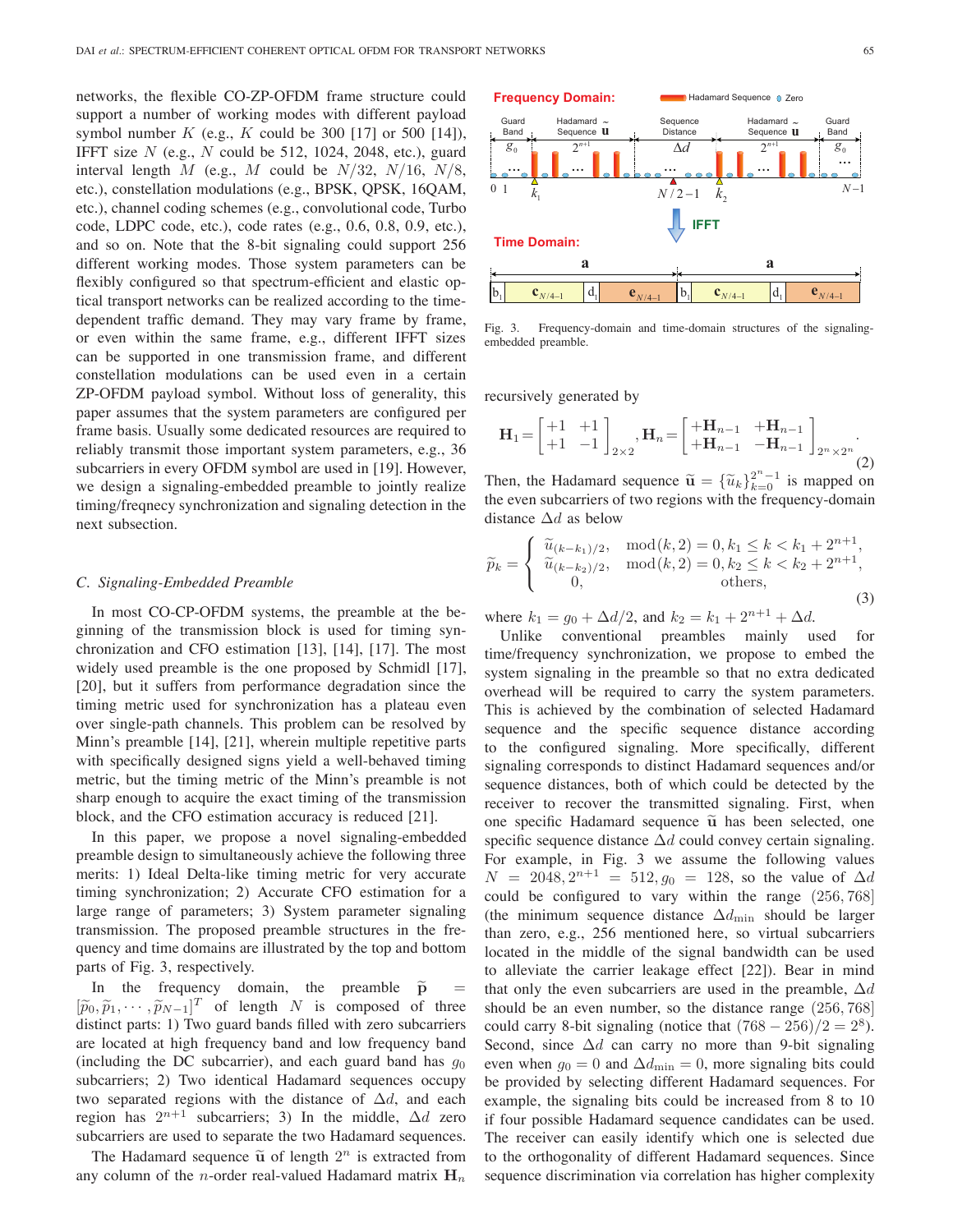than sequence distance detection, using sequence distance to carry signaling is preferred if the sequence distance could provide the required signalling bits. Note that if no signaling is embedded in the preamble, the fixed Hadamard sequence  $\tilde{u}$  and sequence distance  $\Delta d$  will be assigned.

In the time domain, the preamble  $\mathbf{p} = [p_0, p_1, \cdots, p_{N-1}]^T$ is obtained by applying IFFT to the frequency-domain preamble  $\tilde{p}$ , yielding

$$
\mathbf{p} = \alpha \mathbf{F}_N^H \widetilde{\mathbf{p}},\tag{4}
$$

where  $\alpha$  is a power scaling factor to make the preamble have the same average power as data symbol with  $N$  subcarriers, e.g.,  $\alpha = \sqrt{N/2^{n+1}}$ . It takes the following form

$$
\mathbf{p} = \underbrace{[\mathbf{b}_1 \ \mathbf{c}_{N/4-1} \ \mathbf{d}_1 \ \mathbf{e}_{N/4-1} \ \mathbf{b}_1 \ \mathbf{c}_{N/4-1} \ \mathbf{d}_1 \ \mathbf{e}_{N/4-1}]}_{\mathbf{a}}^T, \quad (5)
$$

where  $\mathbf{a} = \begin{bmatrix} b_1 \mathbf{c}_{N/4-1} \, d_1 \, \mathbf{e}_{N/4-1} \end{bmatrix}$  of length  $N/2$  is composed of four parts: both  $b_1$  and  $d_1$  have only one entry, while  $c_{N/4-1}$  and  $e_{N/4-1}$  have the length of  $N/4-1$ . Compared with Schmidl's and Minn's preambles [20], [21], the proposed preamble **p** simultaneously enjoys the following two timedomain features: 1) Similar to Schmidl's design, **p** is also composed of two identical time-domain parts, e.g.,  $\mathbf{p} = [\mathbf{a} \ \mathbf{a}]^T$ , because only the even subcarriers are occupied by non-zero signals in the frequency domain; 2) Meanwhile, within part **a**,  $\mathbf{c}_{N/4-1}$  and  $\mathbf{e}_{N/4-1}$  are conjugate symmetric, i.e.,

$$
c_n^* = e_{N/4-1-n}, \quad 0 \le n \le N/4-1. \tag{6}
$$

The first feature is useful for accurate CFO estimation, and the second one is essential for accurate timing synchronization, both of which will be addressed in detail in Section III-A.

## *D. Polarization-Time-Frequency Coded Pilots*

For most CO-CP-OFDM systems, channel estimation is realized by the periodically inserted training symbols, whereby all active subcarriers are used as pilots, and the insertion period is relatively large to avoid too much overhead. However, this scheme does not fully utilize the optical channel properties, and sacrifices the spectral efficiency. We propose the PTFcoded pilots scattered within the time-frequency grid of the ZP-OFDM payload symbols to increase the spectral efficiency and improve the channel estimation performance as well.

As illustrated in Fig. 4 (here, only one time-frequency block is presented, since other blocks share the identical pilot pattern with the one shown in this figure), the PTF-coded pilots for the proposed CO-ZP-OFDM scheme can be explained from the following four aspects:

1) *Four-pilot cluster*. As illustrated in Fig. 4, the pilots appear in cluster, wherein each cluster is composed of four adjacent pilots in the time-frequency grid with the frequency-domain distance  $\Delta k$  and time-domain distance  $\Delta i$ . Since the optical channel usually has flat frequency response and slow time-variation [23],  $\Delta k$ and  $\Delta i$  could be large, e.g.,  $\Delta k = 8$  and  $\Delta i = 8$  can be used when  $N = 2048$ . Note that different values of  $\Delta k$  and  $\Delta i$  could be configured to enhance the system flexibility (e.g.,  $\Delta k = 2$  and  $\Delta i = 0$  are used in Fig. 4 for simplicity).



Fig. 4. Polarization-time-frequency (PTF) coded pilots scattered within the time-frequency grid of the ZP-OFDM payload symbols in the proposed CO-ZP-OFDM scheme with PDM: (a) Pilots in the x-polarization; (b) Pilots in the y-polarization.

2) *Polarization-time orthogonal pilots*. In the polarizationtime domain, for the kth subcarriers in the ith and  $(i + 1)$ th ZP-OFDM symbols in both x-polarization and y-polarization (the corresponding pilots extracted from Fig. 4 are then shown in Fig. 5), the pilots take the form

$$
\begin{bmatrix}\n\widetilde{p}_{k,x}^{(i)} & \widetilde{p}_{k,x}^{(i+1)} \\
\widetilde{p}_{k,y}^{(i)} & \widetilde{p}_{k,y}^{(i+1)}\n\end{bmatrix} = \begin{bmatrix}\na & c \\
b & d\n\end{bmatrix},
$$
\n(7)

where  $\tilde{p}_{k,x}^{(i)}$  denotes the pilot in the x-polarization on the subsetsed in the site of the site of the site of the site of the site of the site of the site of the site of the site of the site of the site of the sit subcarrier  $k$  in the *i*th ZP-OFDM symbol. The pilots in (7) can be selected from the standard constellations (e.g., BPSK, QPSK, 16QAM) and the pilots in each cluster should be orthogonal, i.e.,  $ac^* + bd^* = 0$ . Figure 6 provides an example on the pilot cluster selection when BPSK, QPSK, and 16QAM constellations are used.<sup>2</sup> For the simplest form when BPSK constellation is used,  $a = b = d = 1, c = -1$  can be used without loss of generality, even though other choices exist such as  $a = b = c = 1, d = -1.$ 

3) *Polarization-frequency orthogonal pilots*. In the polarization-frequency domain, for the ith ZP-OFDM symbol, the pilots on the kth and  $(k + 1)$ th subcarriers in the x-polarization and y-polarization follow the form of

$$
\begin{bmatrix}\n\widetilde{p}_{k,x}^{(i)} & \widetilde{p}_{k+1,x}^{(i)} \\
\widetilde{p}_{k,y}^{(i)} & \widetilde{p}_{k+1,y}^{(i)}\n\end{bmatrix} = \begin{bmatrix}\na & c \\
b & d\n\end{bmatrix},
$$
\n(8)

<sup>2</sup>Note that other choices to make the pilots within the cluster orthogonal also exist.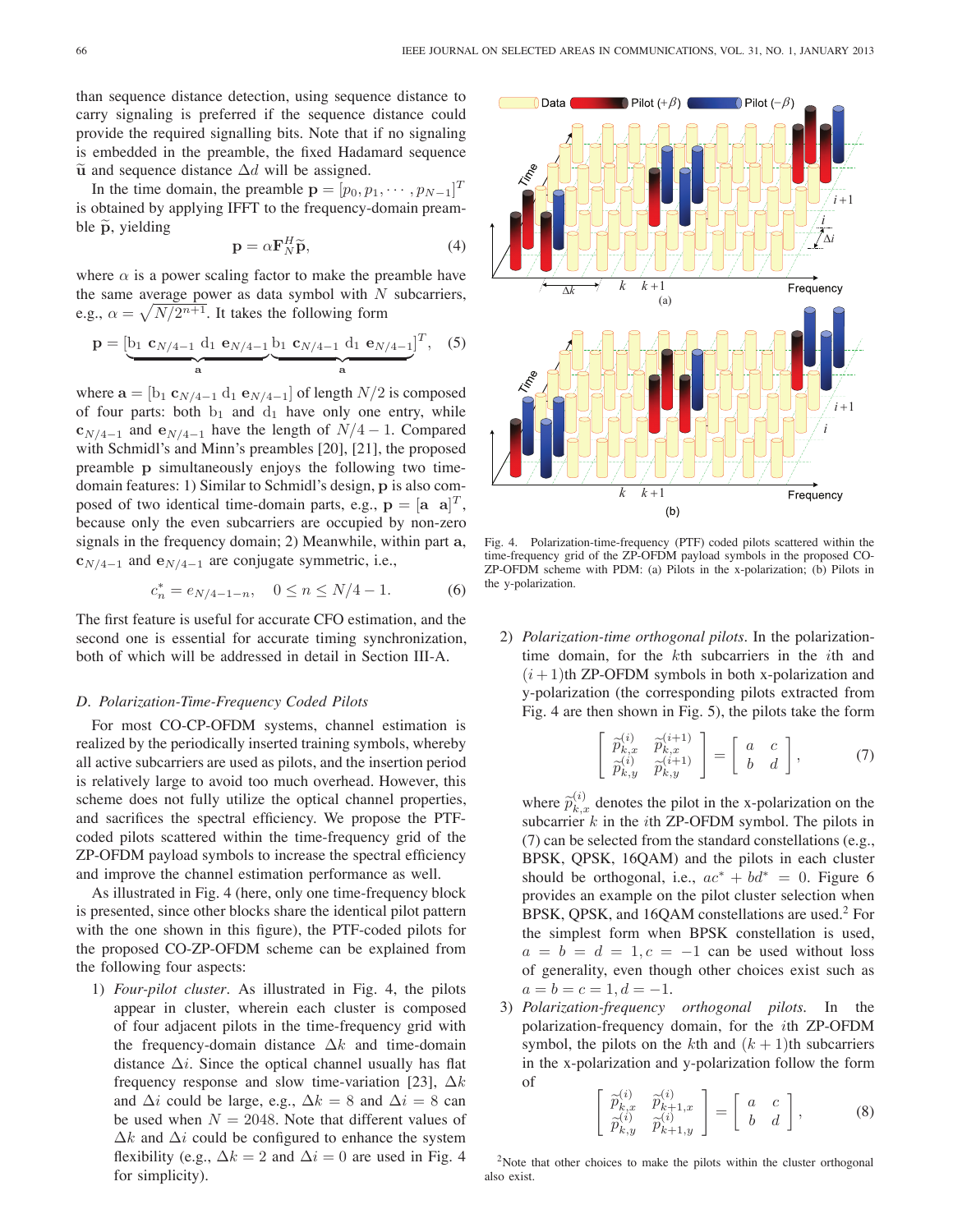

Fig. 5. Polarization-time orthogonal pilots. This figure is directly derived from Fig. 4 (a) and Fig. 4 (b) presenting the pilots in the x-polarization and y-polarization, respectively.



Fig. 6. Examples of the pilot pattern selection when BPSK, QPSK, and 16QAM constellations are used.

where the pilots in each cluster are also orthogonal (i.e.,  $ac^* + bd^* = 0$ , which can be achieved similarly to that in (7).

Combining (7) and (8), we can find that the proposed pilot cluster has orthogonal pilots both in the polarization-time and polarization-frequency domains. For this reason, the term "PTF-coded pilots" is used throughout the paper.

4) *Pilot power boosting*. It is optional to make the average pilot power higher than the useful data power to enhance the channel estimation performance. More specifically, compared with the useful data, the amplitude of the pilots can be boosted by a factor of  $\beta$ , e.g.,  $\beta = \sqrt{2}$ , β = 2,  $β = 2\sqrt{2}$ , etc. As mentioned above, only a small number of PTF-coded pilots suffices to track the optical channel, so insignificant optical signal-to-noise ratio (OSNR) penalty at the receiver will be caused by the boosted pilot power.

#### *E. Signal Model over Optical Channels*

After transmission through the optical link, the nth received time-domain sample  $\mathbf{r}_n^{(i)} = [r_{n,x}^{(i)} \; r_{n,y}^{(i)}]^T$  corresponding to the transmitted signal  $\mathbf{s}_n^{(i)} = [s_{n,x}^{(i)}, s_{n,y}^{(i)}]^T$  in the *i*th ZP-OFDM symbol should be [23]

$$
\mathbf{r}_n^{(i)} = e^{j\phi^{(i)}} \sum_{l=0}^{L-1} \mathbf{H}_l^{(i)} \mathbf{s}_{n-l}^{(i)} + \mathbf{w}_n^{(i)},
$$
(9)

where  $\phi^{(i)}$  is the phase noise caused by the unmatched transmit and receive lasers,  $\mathbf{H}_{l}^{(i)}$  denotes the 2  $\times$  2 channel impulse response (CIR) matrix of the lth path including the optical impairment effects like CD, PMD, and polarization dependent loss (PDL)  $[23]$ , L denotes the channel length, which should be smaller than the ZP length to combat the inter-symbol-interference (ISI) introduced by CD and PMD, and  $\mathbf{w}_n^{(i)}$  denotes a vector with every element being the



Fig. 7. Comparison of cyclicity reconstruction for CP-OFDM and ZP-OFDM symbols: (a) Cyclicity reconstruction is directly achieved by removing CP at the CP-OFDM receiver; (b) Cyclicity reconstruction is accomplished by OLA processing at the ZP-OFDM receiver.

additive white Gussian noise (AWGN) dominated by the amplified spontaneous emission (ASE).<sup>3</sup>

As illustrated in Fig. 7, when the optical channel is timeinvariant during one ZP-OFDM symbol, $4$  the received IFFT data block in ZP-OFDM is essentially the same as that in CP-OFDM after overlap-and-add (OLA) processing used to reconstruct the cyclicity of the received IFFT data block [25], whereby the "tail" caused by the multipath effect is added to the front part of the received IFFT data block.

Based on the essentially equivalent nature between CP-OFDM and ZP-OFDM after OLA processing [25], the received frequency-domain signal  $\widetilde{\mathbf{r}}_k^{(i)} = \begin{bmatrix} \widetilde{\mathbf{r}}_k^{(i)} & \widetilde{\mathbf{r}}_k^{(i)} \end{bmatrix}^T$  corresponding to the transmitted signal  $\tilde{\mathbf{s}}_k^{(i)} = [\tilde{s}_{k,x}^{(i)}, \tilde{s}_{k,y}^{(i)}]^T$  on the lith subsequent in the *i*<sup>th</sup> ZD QEDM sumpled by measured kth subcarrier in the ith ZP-OFDM symbol can be presented by [6], [12]

$$
\widetilde{\mathbf{r}}_k^{(i)} = e^{j\phi^{(i)}} \widetilde{\mathbf{H}}_k^{(i)} \widetilde{\mathbf{s}}_k^{(i)} + \widetilde{\mathbf{w}}_k^{(i)},\tag{10}
$$

where

$$
\widetilde{\mathbf{H}}_{k}^{(i)} = \begin{bmatrix} h_{k,xx}^{(i)} & h_{k,xy}^{(i)} \\ h_{k,yx}^{(i)} & h_{k,yy}^{(i)} \end{bmatrix} \stackrel{\Delta}{=} \sum_{l=0}^{L-1} \mathbf{H}_{l}^{(i)} e^{-j\frac{2\pi}{N}lk} \qquad (11)
$$

is the MIMO Jones channel matrix [6].

#### III. CO-ZP-OFDM RECEIVER DESIGN

This section studies CO-ZP-OFDM receiver design including the preamble-based joint timing/frequency synchronization

 $3$ The instantaneous noise is subject to Poisson distribution but can be well approximated as Gaussian, and the overall noise has the statistics of Gaussian distribution [24].

<sup>4</sup>Rigorously speaking, the optical channel is not time-invariant since PMD is a time-varying effect. However, the slowly-varying nature of PMD leads to the coherent time usually in the order of magnitude larger than practical ZP-OFDM symbol duration [23], thus the optical channel can be considered constant at least during one ZP-OFDM symbol.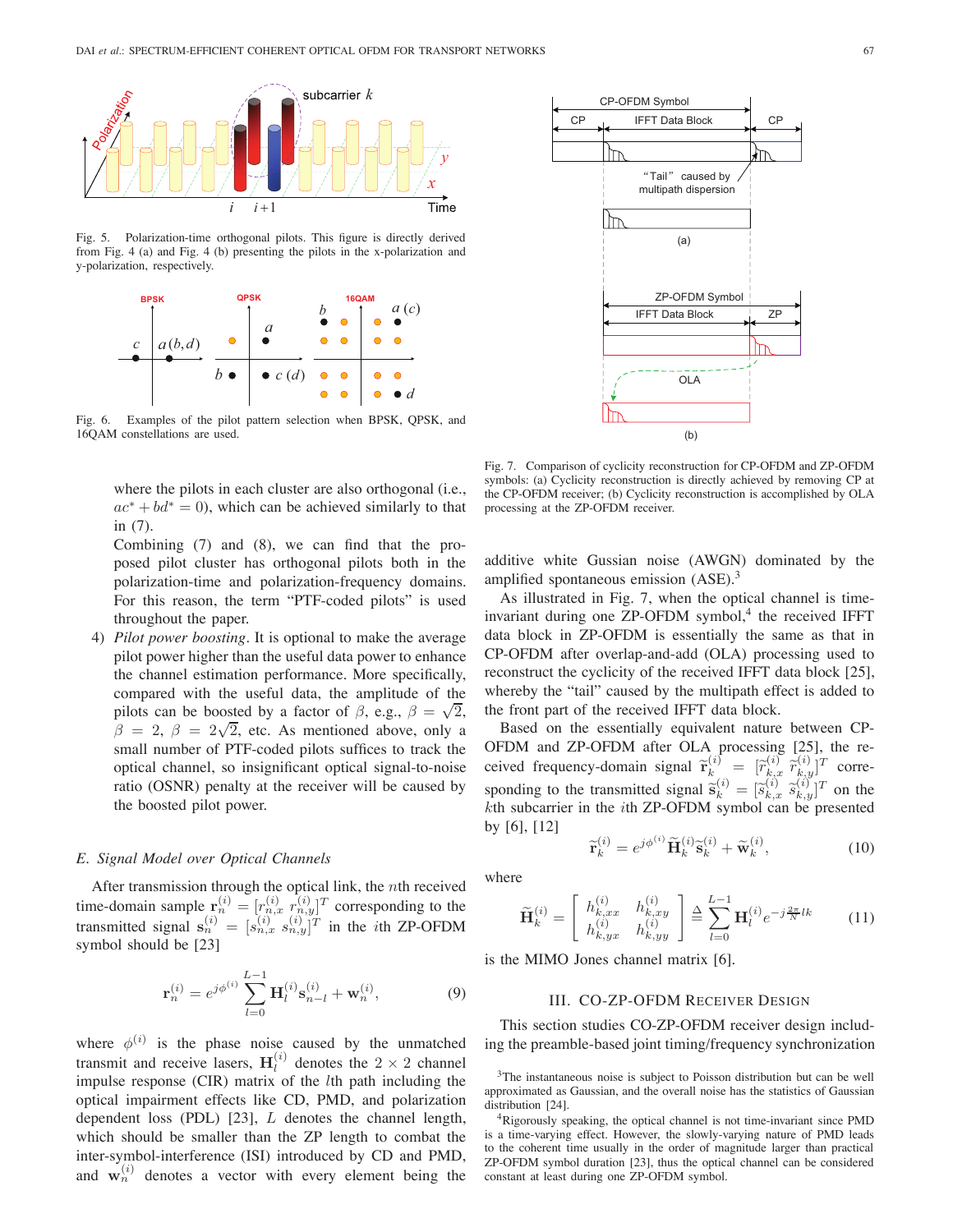and signaling detection, the pilot-based residual CFO and phase noise estimation, the PTF channel estimation using the PTF-coded pilots, and finally, channel equalization and LDPC decoding.

# *A. Preamble-Based Joint Timing/Frequency Synchronization and Signaling Detection*

The specially designed preamble facilitates accurate timing/frequency synchronization as well as physical layer signaling transmission. Using the conjugate symmetric property of the preamble, the exact starting point  $d_0$  of the ZP-OFDM frame is acquired by maximizing the timing metric  $M(d)$  as below

$$
d_0 = \arg\left\{\max_d\{M(d)\}\right\} = \arg\left\{\max_d\{\frac{|P(d)|^2}{R^2(d)}\}\right\},\tag{12}
$$

where

$$
P(d) = \sum_{n=1}^{N/2-1} q_{d+n}^{*} q_{N+d+n},
$$
\n(13)

denotes the correlation function of the received preamble  ${q_n}_{n=0}^{N-1}$ , and

$$
R(d) = \sum_{n=1}^{N/2-1} |q_{d+n}|^2
$$
 (14)

represents the average power of the received preamble used to normalize the correlation function  $P(d)$  in (13).

After timing synchronization, CFO estimation (or frequency synchronization) should be performed before further processing. In CO-ZP-OFDM systems with intradyne receiver front end, the CFO  $\Delta f$  between the local optical laser oscillator (OLO) and the incoming signal is at most equal to the OFDM symbol rate  $1/T$  (or one subcarrier spacing) [24], i.e., the normalized CFO denoted by  $\Omega = \Delta fT$  satisfies  $|\Omega| \leq 1$  (CFO in optical OFDM systems is most likely to be about 10%-20% of one subcarrier spacing [24], so  $|\Omega| \leq 0.2$  is usually valid). Thus, the receiver only needs to perform the fine (fractional) CFO estimation. Similar to Schmidl's method [20], the CFO estimate  $\Omega$  can be obtained by exploiting the time-domain structure of the proposed preamble with two identical halves as below  $\widehat{\Omega} = \frac{1}{\pi} \text{angle} \{ P'(d_0) \},$ (15)

where

$$
P'(d_0) = \sum_{n=0}^{N/2-1} q_{d_0+n}^* q_{N/2+d_0+n}.
$$
 (16)

Due to the phase ambiguity issue, the estimation range of (15) is  $(-1, +1]$ , which is sufficient for CO-ZP-OFDM systems since only the fine CFO estimation is required as mentioned above. On the other hand, the proposed preamble can also deal with CFO much larger than one subcarrier spacing, e.g., by exploiting the property that the integral CFO results in the frequency-domain shifting of the active subcarriers but can be easily determined by comparing the received preamble with the local known preamble in the frequency domain.

Notice that, the correlation function  $P'(d_0)$  in (16) is used for both timing and frequency synchronization in Schmidl's method [20], while  $P'(d_0)$  is only used for CFO estimation

but  $P(d_0)$  in (12) is used for timing synchronization in our proposed scheme.

After timing synchronization and CFO compensation, the OLA method [25] is applied to reconstruct the cyclicity of the received time-domain preamble  ${q_n}_{n=0}^{N-1}$ , which is then converted to the frequency-domain preamble  $\{\widetilde{q}_k\}_{k=0}^{N-1}$  by using N-point FFT. Afterwards, the cross-correlation between the received preamble and the local known preamble in the frequency domain is calculated by

$$
Q(m) = \frac{\sum_{k=0, \text{ mod } (k,2)=0}^{2^{n+1}-2} \tilde{q}_{m+k/2}^* \tilde{u}_{k/2}}{2^n \alpha^2},
$$
  
mod  $(m, 2) = 0, g_0 \le m \le g_0 + \frac{\Delta d}{2},$  (17)

where only the even subcarriers of the received frequencydomain preamble are used, and  $\tilde{u} = {\tilde{u}_k}_{k=0}^{2^n-1}$  denotes one possible Hadamard sequence candidate. Since there are two identical Hadamard sequences in the frequency-domain preamble, two correlation peaks are expected at the subcarrier locations  $k_1$  and  $k_2$  when the local Hadamard sequence matches the transmitted one, and the distance between the two correlation peaks should be  $k_2 - k_1 = 2^{n+1} + \Delta d$ . Finally, the system parameter signaling is detected by the sequence selection combined with the observed distance  $\Delta d$ , and the correct signaling can be used by the receiver for further processing.

## *B. Pilot-Based Residual CFO and Phase Noise Estimation*

It is well known that the high-speed optical OFDM systems are sensitive to the phase noise caused by the unmatched transmit and receive lasers [26], [27]. Meanwhile, non-negligible residual CFO should be taken into account since the CFO during the preamble may not be the same as that during the following payload symbols. Considering the phase noise and the residual CFO, the nth received time-domain sample  $\mathbf{r}_n^{(i)} = [r_{n,x}^{(i)}, r_{n,y}^{(i)}]^T$  in the *i*th ZP-OFDM symbol should be [23]

$$
\mathbf{r}_n^{(i)} = e^{j\theta_n^{(i)}} \sum_{l=0}^{L-1} \mathbf{H}_l^{(i)} \mathbf{s}_{n-l}^{(i)} + \mathbf{w}_n^{(i)},
$$
(18)

where  $\theta_n^{(i)}$  denotes the composite time-varying effect of the phase rotation caused by the phase noise and the residual CFO, which is given by

$$
\begin{cases}\n\theta_n^{(i)} = \phi_n^{(i)} + 2\pi n \omega T/N, \\
\phi_n^{(i)} = \phi_{n-1}^{(i)} + v_n^{(i)},\n\end{cases}
$$
\n(19)

where  $\omega$  is the residual CFO normalized to the symbol rate  $1/T$ ,  $\phi_n^{(i)}$  denotes the time-varying phase noise subject to a Wiener model where  $v_n$  is a Gaussian variable with zero mean and variance dependent on the laser linewidth [28]. In highspeed optical OFDM systems, those time-varying impairments caused by the phase noise and the residual CFO, together with  $PMD<sub>1</sub><sup>5</sup>$  would introduce ICI and consequently degrade the

<sup>5</sup>For high-speed optical OFDM systems, the ICI effect caused by PMD is usually negligible due to the slow time-varying nature of PMD, but the phase noise and the residual CFO may bring non-negligible ICI due to their relatively fast time-varying property [23].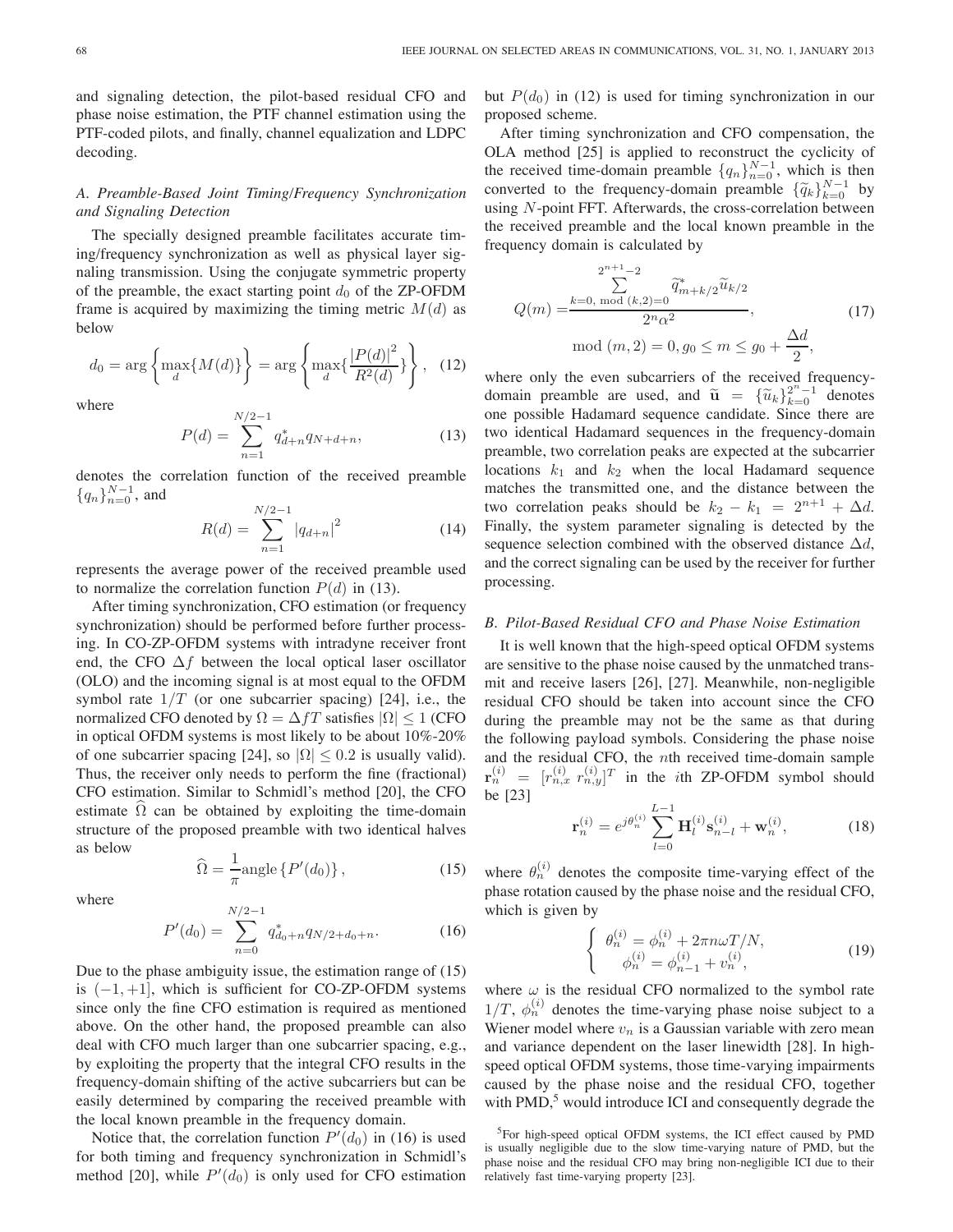system performance. The ICI effect on the frequency-domain received signal can be mathematically described by [23]

$$
\widetilde{\mathbf{r}}_k^{(i)} = \Psi_0 \widetilde{\mathbf{H}}_k^{(i)} \widetilde{\mathbf{s}}_k^{(i)} + \underbrace{\sum_{l=0, l \neq k}^{L-1} \Psi_{k-l} \widetilde{\mathbf{H}}_l^{(i)} \widetilde{\mathbf{s}}_l^{(i)} + \widetilde{\mathbf{w}}_k^{(i)}}_{\text{ICI}}.
$$
 (20)

In the absence of phase noise, i.e.,  $\phi_n^{(i)}$  in (19) is constant so we have  $\phi_n^{(i)} = \phi^{(i)}$ , and the amplitude of the ICI coefficient caused by the residual CFO  $\omega$  becomes

$$
\begin{aligned} |\Psi_{k-l}| &= \left| \frac{1}{N} e^{j\phi^{(i)}} \sum_{n=0}^{N-1} e^{j\frac{2\pi}{N}n(\omega T - (k-l))} \right| \\ &= \frac{\sin\left(\pi\left(\omega T - (k-l)\right)\right)}{N\sin\left(\frac{\pi}{N}\left(\omega T - (k-l)\right)\right)}, \end{aligned} \tag{21}
$$

which indicates that the major ICI is caused by the neighboring subcarriers when the residual CFO is present. For example, when the residual CFO equals 0.1 times of the subcarrier spacing  $1/T$ , i.e.,  $\omega T = 0.1$ , we have  $|\Psi_1| = 0.11$  and  $|\Psi_2| = 0.05$ . When  $\omega T = 0.01$ , the ICI effect becomes negligible since  $|\Psi_k|$  < 0.01 for all  $|k| \ge 1$ . As will be shown later in Section V, the CFO estimator (15) has excellent root mean squared error (RMSE) performance (e.g., the RMSE is as small as 0.0031 at the OSNR of 10 dB) due to the specially design preamble structure, so the residual CFO and the corresponding ICI should be very small. However, the obtained CFO estimate during the preamble may be outdated since the CFO may vary during the ZP-OFDM payload symbols. Thus residual CFO estimation is still required.

The ICI effect caused by the random time-varying phase noise is difficult to analyze in a closed-form as that for the residual CFO. However, the numerical results in [14] (and references therein) have demonstrated that even when the phase noise normalized to the symbol rate is as small as  $2 \times 10^{-4}$ , the resultant ICI is non-negligible. It is preferred in the proposed CO-ZP-OFDM scheme to estimate and then compensate for the phase noise before data detection in the frequency domain.

Similar to [6], [7], [12], [14], the pilots scattered in the ZP-OFDM symbols can also be used to estimate the residual CFO and the laser phase noise (the low-complexity linear interpolation can be used for the ZP-OFDM symbols without pilots). The only difference is that, in traditional CO-CP-OFDM systems [6], [7], [12], [14], the dedicated training symbols are used for channel estimation and some extra pilots are used for residual CFO and phase noise compensation, while our proposed method can simultaneously exploit the PTF-coded pilots for residual CFO estimation, phase noise compensation, and channel estimation as well. The channel estimation issue will be discussed in the following subsection.

# *C. Pilot-Based Polarization-Time-Frequency Channel Estimation*

Based on the PTF-coded pilots, there are two ways to realize channel estimation for CO-ZP-OFDM systems.

1) *Polarization-Time Channel Estimation*

Based on the polarization-time orthogonal pilots (7) and the signal model (10), the received pilots  $\left[\tilde{d}_{k,x}^{(i)} \tilde{d}_{k,y}^{(i)}\right]^T$  on the kth subcarrier in the ith ZP-OFDM symbol should be

$$
\begin{bmatrix}\n\widetilde{d}_{k,x}^{(i)} \\
\widetilde{d}_{k,y}^{(i)}\n\end{bmatrix} = \begin{bmatrix}\nh_{k,xx}^{(i)} & h_{k,xy}^{(i)} \\
h_{k,yx}^{(i)} & h_{k,yy}^{(i)}\n\end{bmatrix} \begin{bmatrix}\na \\
b\n\end{bmatrix} + \begin{bmatrix}\n\widetilde{w}_{k,x}^{(i)} \\
\widetilde{w}_{k,y}^{(i)}\n\end{bmatrix},\n\quad (22)
$$

and the received pilots  $\left[\tilde{d}_{k,x}^{(i+1)} \tilde{d}_{k,y}^{(i+1)}\right]^T$  on the *k*th subcarrier in the  $(i + 1)$ th ZP-OFDM symbol are

$$
\begin{bmatrix}\n\tilde{d}_{k,x}^{(i+1)} \\
\tilde{d}_{k,y}^{(i+1)}\n\end{bmatrix} = \begin{bmatrix}\nh_{k,xx}^{(i+1)} & h_{k,xy}^{(i+1)} \\
h_{k,yx}^{(i+1)} & h_{k,yy}^{(i+1)}\n\end{bmatrix} \begin{bmatrix}\nc \\
d\n\end{bmatrix} + \begin{bmatrix}\n\tilde{w}_{k,x}^{(i+1)} \\
\tilde{w}_{k,y}^{(i+1)}\n\end{bmatrix}.
$$
\n(23)

Since the optical fiber channel is slowly varying, i.e.,  $\widetilde{\mathbf{H}}_k^{(i)} = \frac{1}{k!}$  $\widetilde{\mathbf{H}}_k^{(i+1)}$  could be assumed, the received pilots  $\left[\widetilde{d}_{k,x}^{(i)} \ \widetilde{d}_{k,x}^{(i+1)}\right]^T$ in the x-polarization can be rewritten as

$$
\begin{bmatrix}\n\tilde{d}_{k,x}^{(i)} \\
\tilde{d}_{k,x}^{(i+1)}\n\end{bmatrix} = \begin{bmatrix}\na & b \\
c & d\n\end{bmatrix} \begin{bmatrix}\nh_{k,xx}^{(i)} \\
h_{k,xy}^{(i)}\n\end{bmatrix} + \begin{bmatrix}\n\tilde{w}_{k,x}^{(i)} \\
\tilde{w}_{k,x}^{(i+1)}\n\end{bmatrix}.
$$
\n(24)

Therefore,  $\left[ h_{k,xx}^{(i)} h_{k,xy}^{(i)} \right]^T$  can be estimated by

$$
\begin{bmatrix}\n\hat{h}_{k,xx}^{(i)} \\
\hat{h}_{k,xy}^{(i)}\n\end{bmatrix} = \begin{bmatrix}\na & b \\
c & d\n\end{bmatrix}^{-1} \begin{bmatrix}\n\tilde{d}_{k,x}^{(i)} \\
\tilde{d}_{k,x}^{(i+1)}\n\end{bmatrix} \\
= \frac{1}{ad - bc} \begin{bmatrix}\nd & -b \\
-c & a\n\end{bmatrix} \begin{bmatrix}\n\tilde{d}_{k,x}^{(i)} \\
\tilde{d}_{k,x}^{(i+1)}\n\end{bmatrix},
$$
\n(25)

which is simplified as

$$
\begin{cases}\n\hat{h}_{k,xx}^{(i)} = \frac{1}{2} \left( \tilde{d}_{k,x}^{(i)} - \tilde{d}_{k,x}^{(i+1)} \right) = h_{k,xx}^{(i)} + \frac{1}{2} \left( \tilde{w}_{k,x}^{(i)} - \tilde{w}_{k,x}^{(i+1)} \right), \\
\hat{h}_{k,xy}^{(i)} = \frac{1}{2} \left( \tilde{d}_{k,x}^{(i)} + \tilde{d}_{k,x}^{(i+1)} \right) = h_{k,xy}^{(i)} + \frac{1}{2} \left( \tilde{w}_{k,x}^{(i)} + \tilde{w}_{k,x}^{(i+1)} \right),\n\end{cases}
$$
\n(26)

when the simple pilot pattern  $a = b = d = 1, c = -1$  is used. Similarly, the channel estimates in the y-polarization take the form

$$
\begin{cases}\n\widehat{h}_{k, yx}^{(i)} = \frac{1}{2} \left( \widetilde{d}_{k, y}^{(i)} - \widetilde{d}_{k, y}^{(i+1)} \right) = h_{k, yx}^{(i)} + \frac{1}{2} \left( \widetilde{w}_{k, y}^{(i)} - \widetilde{w}_{k, y}^{(i+1)} \right), \\
\widehat{h}_{k, yy}^{(i)} = \frac{1}{2} \left( \widetilde{d}_{k, y}^{(i)} + \widetilde{d}_{k, y}^{(i+1)} \right) = h_{k, yy}^{(i)} + \frac{1}{2} \left( \widetilde{w}_{k, y}^{(i)} + \widetilde{w}_{k, y}^{(i+1)} \right),\n\end{cases}
$$
\n(27)

when the simple pilot pattern  $a = b = d = 1, c = -1$  is used.

It is clear from (27) that the noise has been averaged, i.e., the noise variance is halved and the equivalent OSNR for channel estimation is increased by 3 dB, so diversity gain can be achieved by the polarization-time channel estimation.

2) *Polarization-Frequency Channel Estimation*

Starting from the polarization-frequency orthogonal pilot model (8), and considering the kth and the  $(k+1)$ th subcarriers in the ith ZP-OFDM symbol, one can easily obtain the following channel estimates

$$
\begin{cases}\n\hat{h}_{k,xx}^{(i)} = \frac{1}{2} \left( \tilde{d}_{k,x}^{(i)} - \tilde{d}_{k+1,x}^{(i)} \right) = h_{k,xx}^{(i)} + \frac{1}{2} \left( \tilde{w}_{k,x}^{(i)} - \tilde{w}_{k+1,x}^{(i)} \right), \\
\hat{h}_{k,xy}^{(i)} = \frac{1}{2} \left( \tilde{d}_{k,x}^{(i)} + \tilde{d}_{k+1,x}^{(i)} \right) = h_{k,xy}^{(i)} + \frac{1}{2} \left( \tilde{w}_{k,x}^{(i)} + \tilde{w}_{k+1,x}^{(i)} \right), \\
\begin{cases}\n\hat{h}_{k,yx}^{(i)} = \frac{1}{2} \left( \tilde{d}_{k,y}^{(i)} - \tilde{d}_{k+1,y}^{(i)} \right) = h_{k,yx}^{(i)} + \frac{1}{2} \left( \tilde{w}_{k,y}^{(i)} - \tilde{w}_{k+1,y}^{(i)} \right), \\
\hat{h}_{k,yy}^{(i)} = \frac{1}{2} \left( \tilde{d}_{k,y}^{(i)} + \tilde{d}_{k+1,y}^{(i)} \right) = h_{k,yy}^{(i)} + \frac{1}{2} \left( \tilde{w}_{k,y}^{(i)} + \tilde{w}_{k+1,y}^{(i)} \right), \\
(29)\n\end{cases}
$$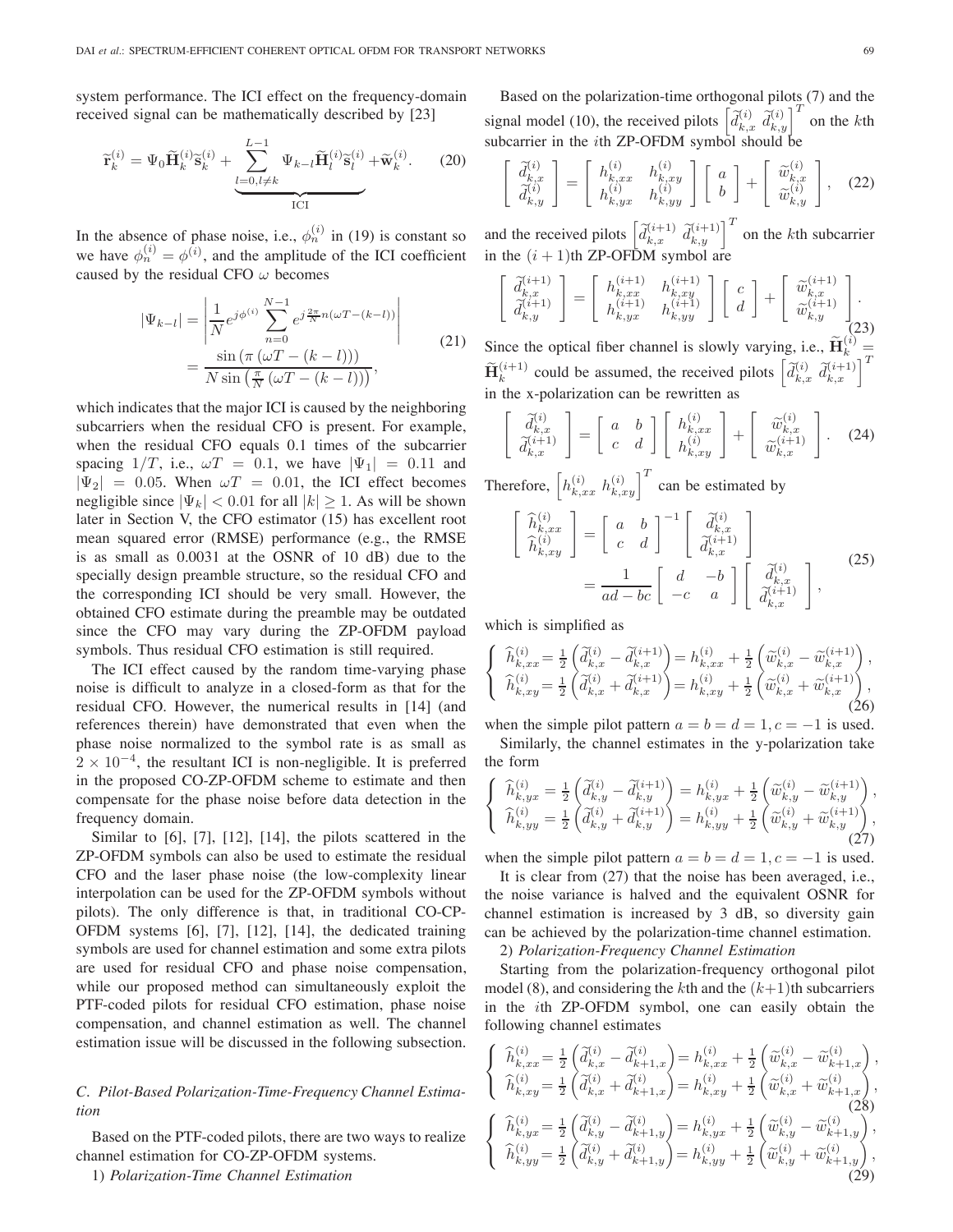TABLE I COMPARISON OF PILOT OCCUPATION RATIO.

| Transmission Scheme          | Pilot Occupation Ratio |
|------------------------------|------------------------|
| Conventional CO-CP-OFDM [16] | 9.16%                  |
| Proposed CO-ZP-OFDM          | $2.48\%$               |

under the assumption of  $\widetilde{\mathbf{H}}_k^{(i)} = \widetilde{\mathbf{H}}_{k+1}^{(i)}$  and when the simple pilot pattern  $a = b = d = 1, c = -1$  is used. It is observed that 3 dB gain is also achieved with this scheme.

Based on the fact that the optical channel has flat CFR and slow time-varying properties, both the polarization-time and polarization-frequency channel estimation methods can be used to acquire the CFR over the PTF-coded pilots. Then, the CFR over the data subcarriers can be obtained by the lowcomplexity linear interpolation. In addition, the pilot power boosting method can further improve the channel estimation performance.

## *D. Channel Equalization and LDPC Decoding*

After timing/frequency synchronization and phase noise compensation, the OLA method [25] is used to reconstruct the cyclicity of the received IFFT data block in each ZP-OFDM symbol, so that the obtained channel information above can be used to compensate for the optical impairments via channel equalization. Then, the estimated constellation symbols are fed into *a posterior* probability demapper, wherein the bit log likelihood ratio (LLR) for each constellation symbol can be calculated in both x- and y-polarizations according to [29]. Then, the initial LLR is computed by [29]

$$
\text{LLR}(\widetilde{s}_{k,x,j}^{(i)}) = \log \frac{p(\widetilde{s}_{k,x,j}^{(i)} = 0 | \widetilde{v}_{k,x,j}^{(i)})}{p(\widetilde{s}_{k,x,j}^{(i)} = 1 | \widetilde{v}_{k,x,j}^{(i)})},
$$

where  $\tilde{v}_{k,x,j}^{(i)}$  denotes jth bit of the estimated symbol  $\tilde{v}_{k,a}^{(i)}$  $\stackrel{\cdot}{k}$ . $\stackrel{\cdot}{x}$ corresponding to the *j*th bit  $\tilde{s}_{k,x,j}^{(i)}$  of the transmitted symbol  $\widetilde{s}_{k,x}^{(i)}$ , and the LLR will be used for the sum-product algorithm (SPA) [30], [31] for LDPC decoding to output the final decoded information bits.

## IV. PERFORMANCE ANALYSIS

This section analyzes the performance of the proposed CO-ZP-OFDM transmission scheme in terms of spectral efficiency, equivalent OSNR variation caused by ZP insertion/pilot power boosting, and the computational complexity. Extension of the proposed scheme to other high-speed optical transport systems is also presented.

#### *A. Spectral Efficiency*

Insertion of training symbols and frequency-domain pilots in a CO-CP-OFDM system would reduce the spectral efficiency. For the proposed CO-ZP-OFDM scheme, as illustrated by Fig. 4, the pilot occupation ratio  $\eta$  is

$$
\eta = \frac{4 \times 3}{(2 \times 3 + \Delta i \times 2) \times (2 \times 3 + \Delta k \times 2)} \times 100\%.\tag{30}
$$

Table I compares the pilot occupation ratio between a typical CO-CP-OFDM system and the proposed CO-ZP-OFDM

TABLE II COMPARISON OF OSNR PENALTY DUE TO PILOT POWER BOOSTING.

| 15            | $\Delta$ OSNR <sub>2</sub> for<br>CO-CP-OFDM | $\Delta$ OSNR <sub>2</sub> for<br>CO-ZP-OFDM |
|---------------|----------------------------------------------|----------------------------------------------|
|               | $0.38$ dB                                    | $0.11$ dB                                    |
| $\mathcal{D}$ | $1.05$ dB                                    | $0.31$ dB                                    |
|               | $2.15$ dB                                    | $0.70$ dB                                    |

scheme. The typical values  $N = 2048, M = 256$  are used for both schemes. In CO-CP-OFDM, a pair of training symbols are inserted after every 20 CP-OFDM payload symbols [16] for channel tracking, and usually 16 extra frequency-domain pilots in each symbol are used for residual CFO and phase noise estimation [13]. So the pilot occupation ratio is 9.16%. For the proposed CO-ZP-OFDM scheme, the PTF-coded pilots with the frequency-domain distance  $\Delta k = 8$  and time-domain distance  $\Delta i = 8$  are sufficient to track the channel variation, and those pilots are simultaneously used for residual CFO and phase noise compensation. So the pilot occupation ratio is only 2.48%. Therefore, CO-ZP-OFDM has higher spectral efficiency than CO-CP-OFDM.

Note that more PTF coded pilots should be used by the proposed CO-ZP-OFDM scheme when the optical channel has more ripples in the frequency domain. However, even in this case, CO-ZP-OFDM still has higher spectral efficiency than the conventional CO-CP-OFDM scheme using one or several complete OFDM training symbols for channel tracking.

## *B. Equivalent OSNR Variation*

Compared with CO-CP-OFDM, the OSNR at the CO-ZP-OFDM optical receiver would vary due to ZP insertion and pilot power boosting.

Another difference between CO-CP-OFDM and CO-ZP-OFDM is that, CP has the similar average power as the IFFT data block, while ZP has zero power. Consequently, the power originally allocated to CP in CO-CP-OFDM can now be added to the useful IFFT data block in CO-ZP-OFDM without changing the total transmission power. Therefore, transmission power can be used more efficiently by CO-ZP-OFDM. Accordingly, it would increase the equivalent OSNR at the optical CO-ZP-OFDM receiver by

$$
\Delta \text{OSNR}_1 = 10 \log_{10} \left( \frac{M+N}{N} \right). \tag{31}
$$

For example, an equivalent OSNR gain of 0.51 dB can be achieved by using ZP as the guard interval when  $M = N/8$ .

On the other hand, the pilot power boosting would reduce the equivalent OSNR at the optical receiver by

$$
\Delta \text{OSNR}_2 = 10 \log_{10} \left( \eta \beta^2 + (1 - \eta) \right), \tag{32}
$$

where  $\eta$  is the pilot occupation ratio defined in (30),  $\beta$  denotes the amplitude scaling factor used to boost the pilot power (for most OFDM systems, the useful data power is usually normalized to 1 at the transmitter).

Table II lists the OSNR loss when different pilot power levels are used. For CO-ZP-OFDM, it is clear that when the pilot power is 6 dB ( $\beta = 2$ ) higher than the normal data, the OSNR loss is only 0.31 dB at the receiver. Note that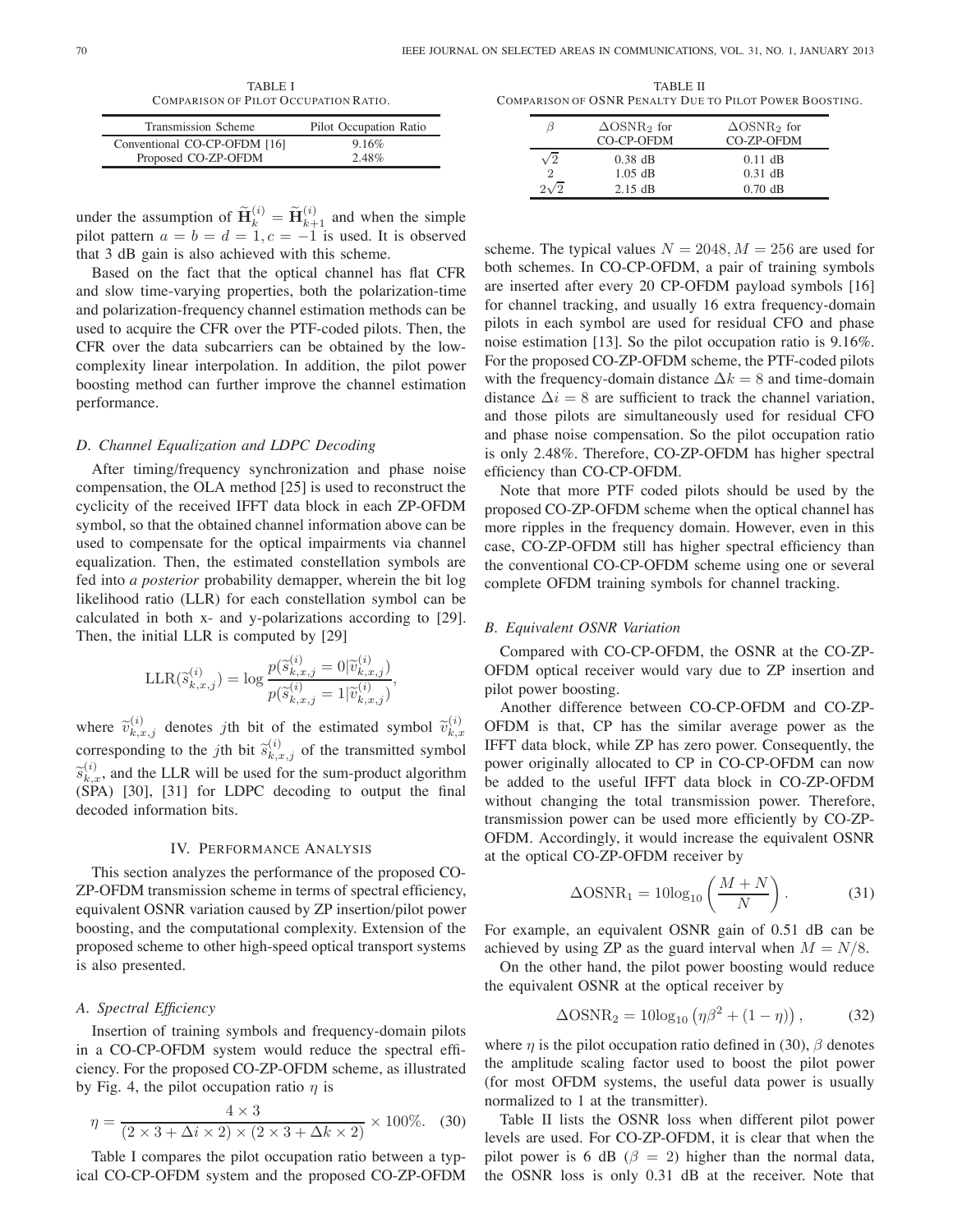pilot power boosting could also be used by the periodically inserted training symbols in common CO-CP-OFDM systems to improve the receiver performance, but high pilot occupation ratio would result in obvious OSNR loss, e.g., the OSNR loss is 1.05 dB when  $\beta = 2$ . Instead, pilot power boosting in the proposed CO-ZP-OFDM scheme helps to improve channel estimation and residual CFO/phase noise compensation performance without obvious decrease of the equivalent OSNR.

## *C. Computational Complexity*

The CO-CP-OFDM and CO-ZP-OFDM schemes also differ in receiver signal processing aspects: the joint timing/frequency synchronization and signaling detection using the preamble, the PTF channel estimation exploiting the PTFcoded pilots, and the OLA algorithm used to reconstruct the cyclicity of the received IFFT data block in CO-ZP-OFDM.

For correlation-based timing synchronization (12) and CFO estimation (15), computation of the correlation function is similar to that used in a CO-CP-OFDM system even though the proposed preamble can improve the synchronization performance [14], [17]. Thus, two schemes share the same complexity for timing/frequency synchronization. But the proposed preamble can also be used for signaling detection at very low complexity, because the multiplication required to calculate the cross-correlation function (16) in the frequency domain is simplified to direct addition/subtraction by the realvalued Hadamard sequence.

When the PTF-coded pilots are simply selected from the BPSK constellation, both the polarization-time channel estimation (27) and the polarization-frequency channel estimation (29) can be realized by simple addition/subtraction. Therefore, PTF channel estimation has very low complexity, similar to that in a CO-CP-OFDM system [12], [15], [17].

The OLA algorithm [25] also has low complexity, since Fig. 7 indicates that it only requires to add the "tail" caused by the multipath effect to the front part of the received IFFT data block.

In summary, CO-ZP-OFDM and CO-CP-OFDM have similar yet low computational complexity.

#### *D. Extension to Other Optical Communication Systems*

The proposed CO-ZP-OFDM scheme, or some key components of this scheme, can be directly used or easily extended to other optical communication systems.

First, the flexible transmission frame structure is applicable to CO-CP-OFDM systems after a simple modification: replacing ZP with CP. As a result, the OLA method is not necessary any more. However, most of other key components of the proposed CO-ZP-OFDM scheme, including the signaling-embedded preamble design and the corresponding joint timing/frequency synchronization and signaling detection method, the PTF-coded pilots design and the corresponding reliable PTF channel estimation, can be directly used by CO-CP-OFDM to achieve higher spectral efficiency and more accurate synchronization/channel estimation.

Second, the proposed signaling-embedded preamble with Delta-like timing metric can be directly used by coherent optical single-carrier frequency domain equalization (CO-SC-FDE) systems to improve the timing synchronization performance. In addition, its capability of conveying the system parameters can be exploited to reliably deliver physical layer signaling without any extra overhead.

Third, when the proposed scheme is simplified to a multiple-input single-output (MISO) case, the PTF coded pilots can be directly used to separate the polarization specific channel, while in a single-input multiple-output (SIMO) system, e.g. the PDM at the transmitter is not considered, the PTF coded pilots will be reduced to the single pilot tone commonly used in an OFDM system [4], [13].

In addition, it is well-known that the MIMO technique could be used in two different ways [32]–[34]: increasing the system transmission capacity by means of multiplexing, e.g., the PDM discussed in this paper, or improving the transmission reliability via diversity, e.g., the Alamouti-type polarization-time coding schemes [28], [35]. Strictly speaking, the design of the PTF-coded pilots in Fig. 4 is based on the Alamouti-type diversity principle, while PDM is achieved by the multiplexing principle. Therefore, two different merits of the MIMO technique have been concurrently exploited in the proposed scheme. Note that the PTF-coded pilots in this paper are also applicable to other MIMO systems where diversity instead of multiplexing is used to transmit the useful data.

#### V. NUMERICAL RESULTS AND DISCUSSIONS

In this section, the performance of the proposed flexible CO-ZP-OFDM transmission based on signaling-embedded preamble and PTF-coded pilots is numerically evaluated using Matlab. The simulation setup is similar to the PDM OFDM system in [16]: The IFFT length is 2048, the ZP length is 512; The transmission link is composed of 16 optically amplified 80-km fiber spans, and the electronic dispersion compensation (EDC) via one-tap filter is performed prior to channel estimation at the receiver; The channel impairments like CD, PMD, PDL, and fiber nonlinearity are all taken into account; The optical CD of 2,000 ps/nm or 8,000 ps/nm is considered. The PMD with the mean differential group delay (denoted by  $\langle DGD \rangle$ ) of 100 ps or 400 ps is incorporated;<sup>6</sup> The fiber nonlinear coefficient of 1.22/W/km is considered; The noise figure of the EDFA is 4.5 dB. Refer to [16] for more details of the simulation setup. The amplitude factor used to boost the pilot power is set as  $\beta = 2$ . The constellation scheme 16QAM is adopted. We choose the LDPC code in [28] due to its low complexity and very low error floor resulted from the absence of 4-cycles in its graph [36]. The SPA decoding scheme is adopted for iterative soft-decision decoding with the iteration number of 50 [31]. The polarization-diversity optical hybrid detector has the optical local oscillator with the line bandwidth of 100 kHz. The OSNR at the receiver is defined with the 0.1 nm noise bandwidth.

Figure 8 compares the timing metric behavior of the proposed preamble with those of the classical Schmidl's and Minn's preambles in the absence of noise and channel

<sup>6</sup>Strictly speaking, DGD is subject to a Maxellian distribution since PMD is a stochastic process. So the instantaneous DGD maybe much larger than  $\langle$ DGD $\rangle$  but with very low probability [16].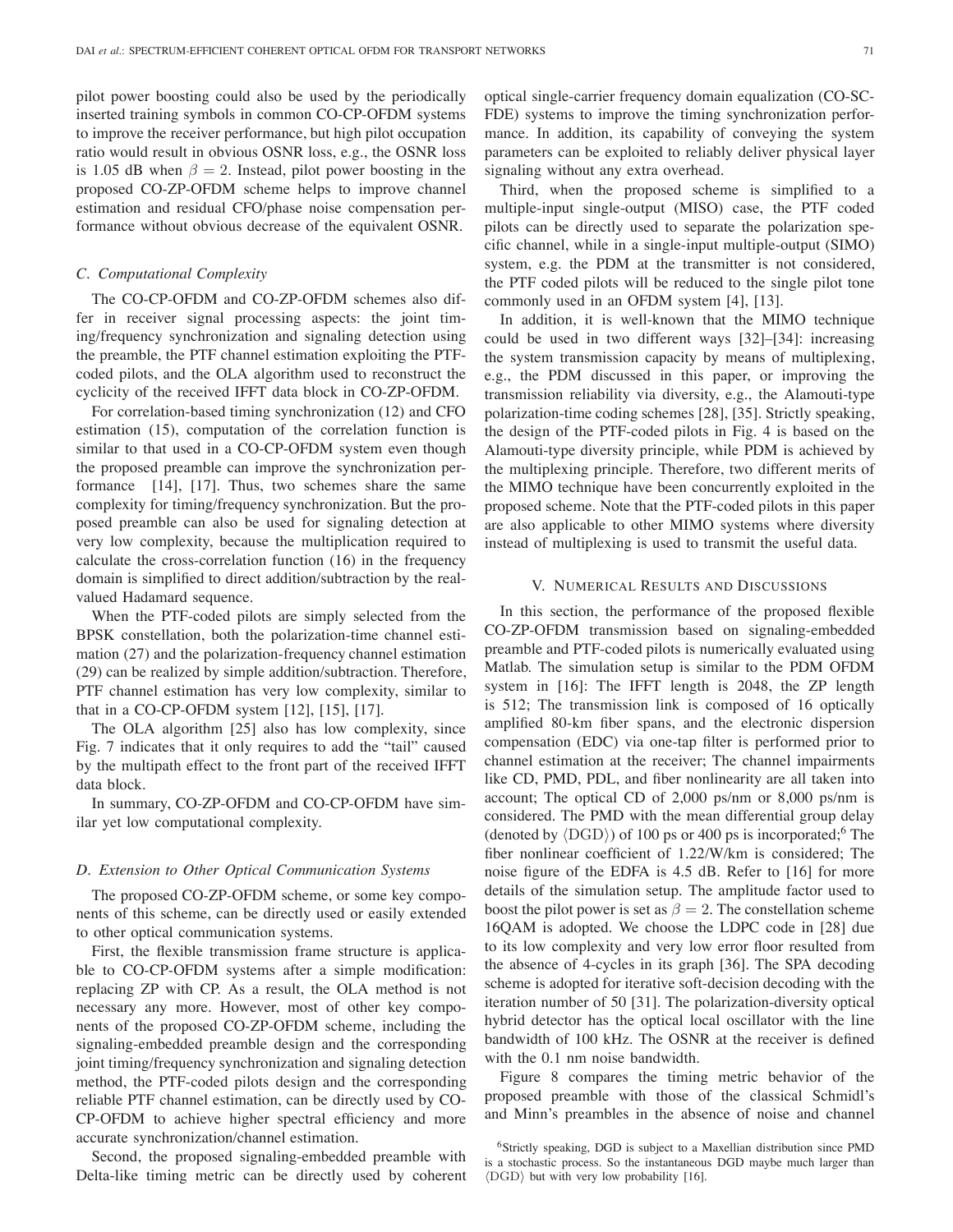Fig. 8. Comparison of the timing metric behaviors in the absence of noise and channel distortion. The timing offset 0 indicates the exact timing point.

 $0.2$ 0.4 0.6  $0.8$ 1

 $-2000$ 0.2 0.4 0.6 0.8 1

Timing Metric

iming Metric

Timing Metric

Timing

Metric

−2000 −1000 0 1000 2000 0

CFO=0.01,  $OSNR = 5 dB$   $10^{-4}$ <sub>5</sub>

10<sup>−</sup><sup>3</sup>

RMSE

10<sup>−</sup><sup>2</sup>

10<sup>−</sup><sup>1</sup>

Timing Offset (Samples)

 $CFO=0.003$  $OSNR = 0$  dB Multipath Channel

−2000 −1000 0 1000 2000 Timing Offset (Samples)

−2000 −1000 0 1000 2000

 $CFO = 0.03$ ,  $OSNR = 0$  dB

 $CFO = 0$ No Noise

Timing Offset (Samples)

−2000 −1000 0 1000 2000 0

Timing Offset (Samples)

 $-2000$ 0.2 0.4 0.6 0.8 1

0.2 0.4 0.6 0.8 1

Timing Metric

iming Metric

Timing Metric

**Timing Metric** 

Fig. 9. Timing metric of the proposed preamble under different CFOs and OSNRs. The first three subplots are obtained over an AWGN channel, while the last subplot over a multipath channel.

distortion. A plateau for Schmidl's preamble [17], [20] is observed, and much sharper timing metric is achieved by Minn's preamble [14], [21]. However, neither of them is as sharp as the proposed preamble that enjoys the ideal Delta-like timing metric, indicating that very precise timing synchronization can be achieved by the proposed preamble both in the singlepath and multipath channels.

The robustness of the timing metric to CFO is usually desirable. It is examined by Figure 9 that shows the impact of the normalized CFOs on the timing metric under different conditions. The timing metric is still a Delta-like function which indicates that successful timing synchronization can be achieved even with CFO distortion.



5 10 15 20 25 30 Optical SNR (per information bit), OSNR [dB/0.1 nm]

 $\overline{ }$ 

- Schmidl's Preamble [17], [20]  $\Theta$  – Minn's Preamble [14], [21] Proposed Preamble



Fig. 11. Coded BER performance comparison with the CD of 2,000 ps/nm and  $\langle$ DGD $\rangle$  of 100 ps.

Figure 10 compares the RMSE performance of the normalized CFO estimator (15) with those of the conventional schemes. We can observe that the proposed CFO estimator performs similarly as Schmidl's method [20] but much better than Minn's solution [21]. The CFO can be estimated at a very small error, for example, the RMSE is 0.0031 when OSNR is 10 dB.

Figure 11 shows the coded bit error rate (BER) performance of the proposed CO-ZP-OFDM scheme with the CD of 2,000 ps/nm and  $\langle DGD \rangle$  of 100 ps. For comparison, we also present the BER performance of the conventional CO-CP-OFDM system with reliable performance [16], where the ISFA method implements the frequency-domain averaging among several neighboring subcarriers in the same training symbol to improve the performance. We select this method

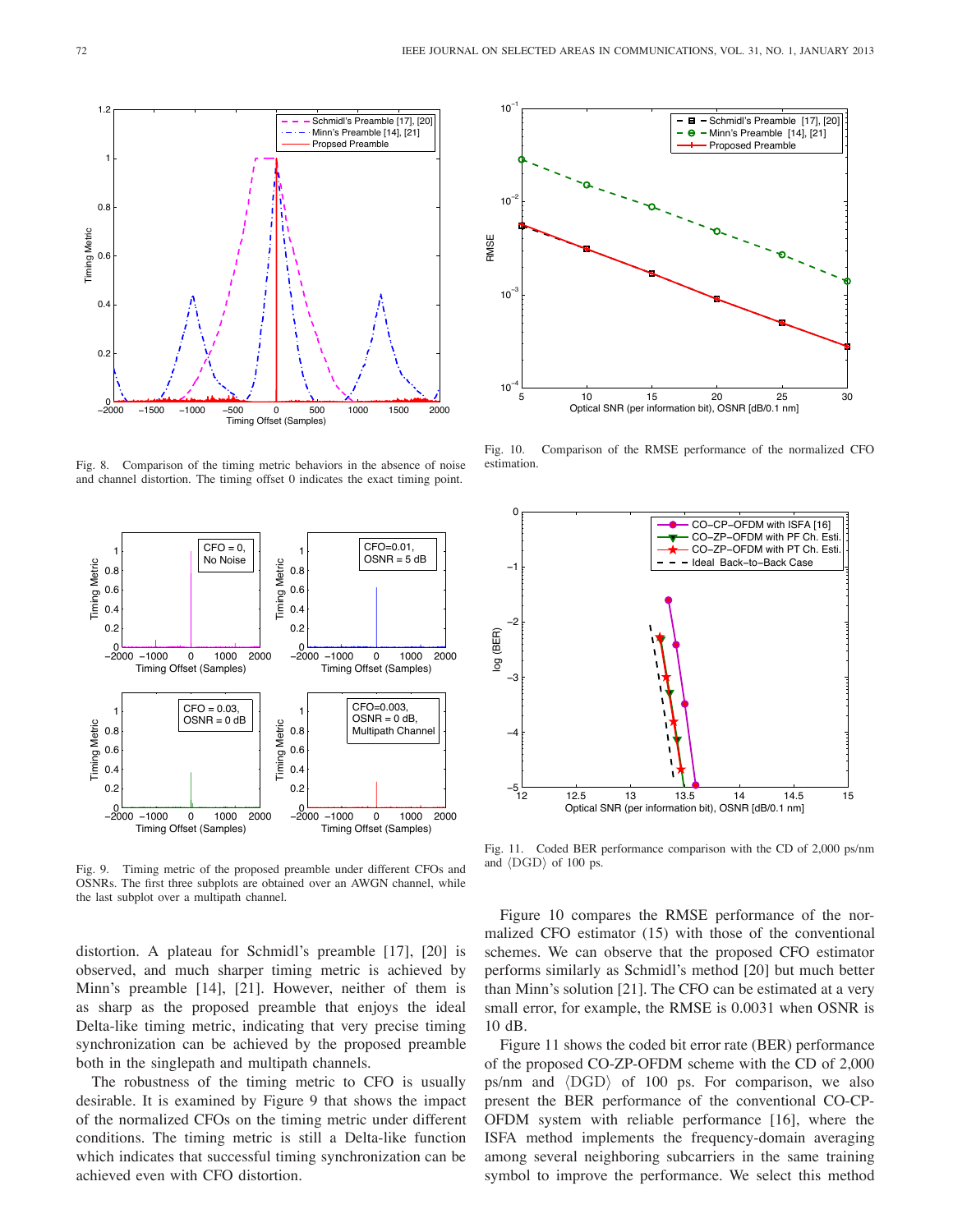

Fig. 12. Coded BER performance comparison with the CD of 8,000 ps/nm and  $\langle$ DGD $\rangle$  of 400 ps.

to compare because it achieves similar reliable performance by time-domain averaging as its peers, but requires much fewer training symbols [37]. The BER in the ideal backto-back (B2B) case where the channel has no distortion but with optical noise, is used as the comparison benchmark. The small CD indicates that the optical channel in each ZP-OFDM symbol does not fluctuate much in the frequency domain, and the relatively small  $\langle DGD \rangle$  means that the channel is varying slowly in the time domain. We can observe from Fig. 11 that the conventional CO-CP-OFDM system and the proposed CO-ZP-OFDM scheme have similar BER performance in this case. For CO-ZP-OFDM, the polarization-time channel estimation (denoted by "PT Ch. Esti.") has very close performance to that of the polarization-frequency channel estimation (denoted by "PF Ch. Esti."). They both perform slightly better than CO-CP-OFDM with the OSNR gain of 0.1 dB, and enjoy less than 0.1 dB OSNR penalty with respect to the B2B case. As CD increases to 8,000 ps/nm and big  $\langle$ DGD $\rangle$  to 400 ps, both of the polarization-frequency channel estimation and the polarization-time channel estimation perform much better than CO-CP-OFDM, and only suffer from no more than 0.3 dB compared with the ideal B2B case. These are demonstrated by Figure 12.

#### VI. CONCLUSIONS

In this paper, the CO-ZP-OFDM transmission scheme with signaling-embedded preamble and PTF-coded pilots was proposed for future spectrum-efficient and elastic optical transport networks. The signaling-embedded preamble helps to simultaneously achieve accurate timing/frequency synchronization as well as system parameter signaling detection. The reliable PTF channel estimation was realized by the PTFcoded pilots, which could also be used for residual CFO and phase noise compensation. The proposed CO-ZP-OFDM scheme has higher spectral efficiency than CO-CP-OFDM, and demonstrates reliable performance even under severe CD and PMD conditions. It can be easily extended to other CO-OFDM

and CO-SC-FDE systems to improve the spectral efficiency and enhance the performance. Moreover, the proposed CO-ZP- OFDM scheme can be combined with OBM technique to provide the data rate up to Tb/s for future optical transport networks.

#### ACKNOWLEDGEMENT

The authors would like than thank Dr. He Wen and Dr. Ying Zhao for their valuable discussions and helpful suggestions.

#### **REFERENCES**

- [1] G. Shen and Q. Yang, "From coarse grid to mini-grid to gridless: How much can gridless help contentionless?" in *Optical Fiber Communinications Conference (OFC)*, Mar. 2011.
- [2] A. R. Dhaini, P.-H. Ho, and G. Shen, "Toward green next-generation passive optical networks (NG-PONs)," *IEEE Commun. Mag.*, vol. 49, no. 11, pp. 94–101, Nov. 2011.
- [3] W. Shieh, H. Bao, and Y. Tang, "Coherent optical OFDM: Theory and design," *Opt. Express*, vol. 16, no. 2, pp. 841–859, Jan. 2008.
- [4] W. Shieh and C. Athaudage, "Coherent optical orthogonal frequency division multiplexing," *Electron. Lett.*, vol. 42, no. 10, pp. 587–589, May 2006.
- [5] G. Shen, S. You, Q. Yang, Z. He, N. Yang, Z. Yang, S. Yu, and W. Shieh, "Experimental demonstration of CO-OFDM optical network with heterogeneous ROADM nodes and variable channel bit-rates," *IEEE Commun. Lett.*, vol. 15, no. 8, pp. 890–892, Aug. 2011.
- [6] W. Shieh, X. Yi, Y. Ma, and Y. Tang, "Theoretical and experimental study on PMD-supported transmission using polarization diversity in coherent optical OFDM systems," *Opt. Express*, vol. 15, no. 16, pp. 9936–9947, July 2007.
- [7] S. Jansen, I. Morita, T. Schenk, N. Takeda, and H. Tanaka, "Coherent optical 25.8-Gb/s OFDM transmission over 4160-km SSMF," *J. Lightwave Technol.*, vol. 26, no. 1, pp. 6–15, Feb. 2008.
- [8] W. Shieh, Q. Yang, and Y. Ma, "107 Gb/s coherent optical OFDM transmission over 1000-km SSMF fiber using orthogonal band multiplexing," *Opt. Express*, vol. 16, no. 9, pp. 6378–6386, Apr. 2008.
- [9] W. Shieh, "High spectral efficiency coherent optical OFDM for 1 Tb/s Ethernet transport," in *Optical Fiber Communinications Conference (OFC)*, Mar. 2009.
- [10] S. Jansen, I. Morita, and H. Tanaka, "10x121.9-Gb/s PDM-OFDM transmission with 2-b/s/Hz spectral efficiency over 1,000 km of SSMF, in *Optical Fiber Communinications Conference (OFC)*, Mar. 2008.
- [11] S. Jansen, I. Morita, T. Schenk, and H. Tanaka, "121.9-Gb/s PDM-OFDM transmission with 2-b/s/Hz spectral efficiency over 1000 km of SSMF," *J. Lightwave Technol.*, vol. 27, no. 3, pp. 177–188, Jan. 2009.
- $[12]$  , "Long-haul transmission of  $16\times52.5$  Gbits/s polarizationdivision-multiplexed OFDM enabled by MIMO processing," *J. Opt. Netw.*, vol. 7, no. 2, pp. 173–182, Feb. 2008.
- [13] F. Buchali, R. Dischler, and X. Liu, "Optical OFDM: A promising highspeed optical transport technology," *Bell Labs Tech. J.*, vol. 14, no. 1, pp. 125–146, Jan. 2009.
- [14] S. Chen, Q. Yang, Y. Ma, and W. Shieh, "Real-time multi-Gigabit receiver for coherent optical MIMO-OFDM signals," *J. Lightwave Technol.*, vol. 27, no. 16, pp. 3699–3704, Aug. 2009.
- [15] X. Liu and F. Buchali, "A novel channel estimation method for PDM-OFDM enabling improved tolerance to WDM nonlinearity," in *Optical Fiber Communinications Conference (OFC)*, Mar. 2009. [16] **——**, "Intra-symbol frequency-domain averaging based
- -, "Intra-symbol frequency-domain averaging based channel estimation for coherent optical OFDM," *Opt. Express*, vol. 16, no. 26, pp. 21 944–21 957, Dec. 2008.
- [17] C. Youn, X. Liu, S. Chandrasekhar, Y. Kwon, J. Kim, J. Choe, D. Kim, K. Choi, and E. Nam, "Channel estimation and synchronization for polarization-division multiplexed CO-OFDM using subcarrier/polarization interleaved training symbols," *Opt. Express*, vol. 19, no. 17, pp. 16 174–16 181, Aug. 2011.
- [18] H. Sun, K. Wu, and K. Roberts, "Real-time measurements of a 40 Gb/s coherent system," *Opt. Express*, vol. 16, no. 2, pp. 873–879, Jan. 2008.
- [19] C. yen Ong, J. Song, C. Pan, and Y. Li, "Technology and standards of digital television terrestrial multimedia broadcasting," *IEEE Commun. Mag.*, vol. 48, no. 5, pp. 119–127, May 2010.
- [20] T. Schmidl and D. Cox, "Robust frequency and timing synchronization for OFDM," *IEEE Trans. Commun.*, vol. 45, no. 12, pp. 1613–1621, Dec. 1997.